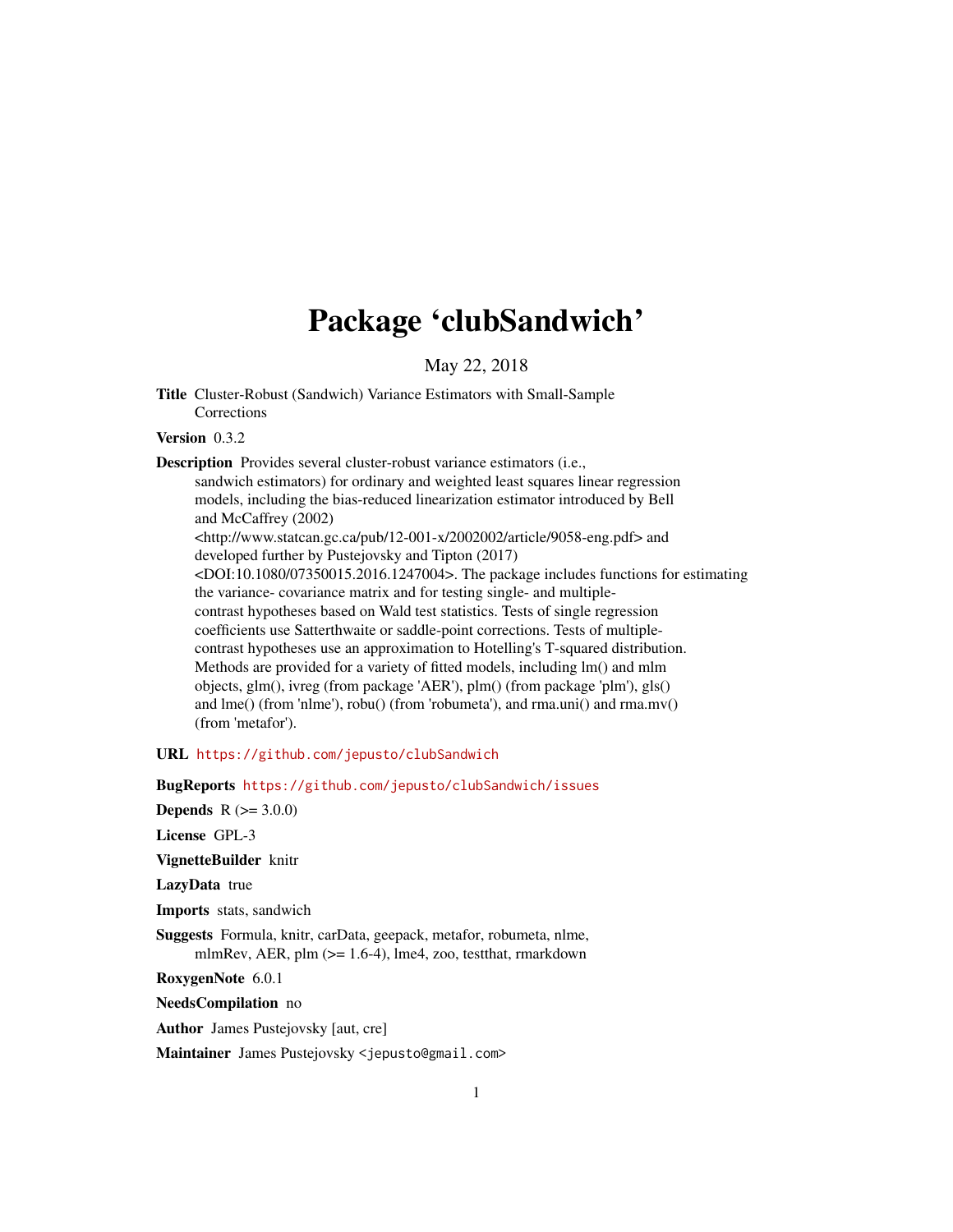<span id="page-1-0"></span>Repository CRAN

Date/Publication 2018-05-21 22:54:51 UTC

# R topics documented:

|       | 3<br>$\overline{4}$<br>6 |
|-------|--------------------------|
|       |                          |
|       |                          |
|       |                          |
|       | $\tau$                   |
|       | 8                        |
|       | -9                       |
|       |                          |
|       |                          |
|       |                          |
|       |                          |
|       |                          |
|       |                          |
|       |                          |
|       |                          |
|       | 21                       |
|       |                          |
|       |                          |
|       |                          |
| Index | 26                       |

AchievementAwardsRCT *Achievement Awards Demonstration program*

# Description

Data from a randomized trial of the Achievement Awards Demonstration program, reported in Angrist & Lavy (2009).

# Usage

AchievementAwardsRCT

# Format

A data frame with 16526 rows and 21 variables:

school\_id Fictitious school identification number

school\_type Factor identifying the school type (Arab religious, Jewish religious, Jewish secular)

pair Number of treatment pair. Note that 7 is a triple.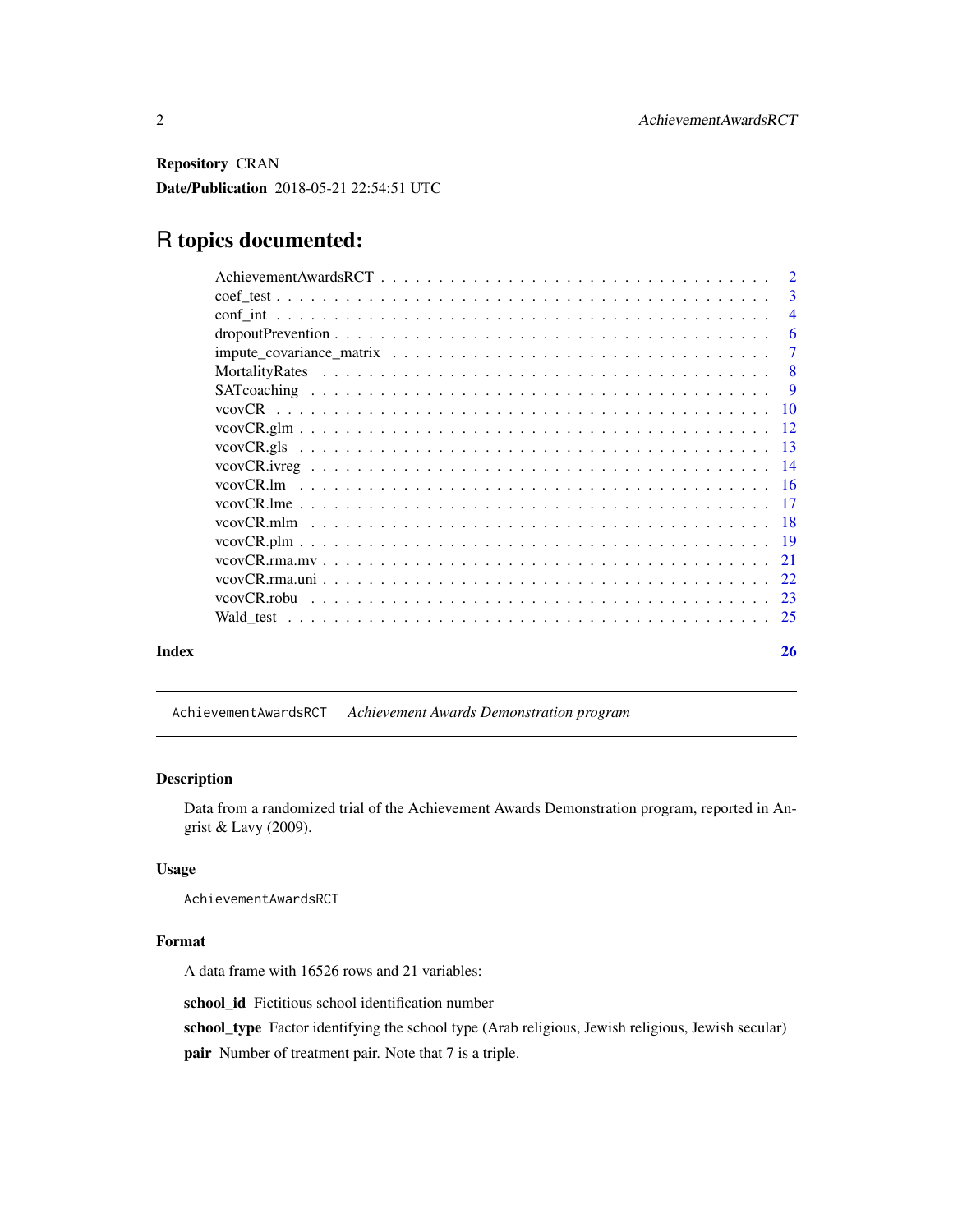#### <span id="page-2-0"></span>coef\_test 3

treated Indicator for whether school was in treatment group year Cohort year student id Fictitious student identification number sex Factor identifying student sex siblings Number of siblings immigrant Indicator for immigrant status father ed Father's level of education mother\_ed Mother's level of education Bagrut\_status Indicator for Bagrut attainment attempted Number of Bagrut units attempted awarded Number of Bagrut units awarded achv\_math Indicator for satisfaction of math requirement achv\_english Indicator for satisfaction of English requirement achv\_hebrew Indicator for satisfaction of Hebrew requirement lagscore Lagged Bagrut score qrtl Quartile within distribution of lagscore, calculated by cohort and sex half Lower or upper half within distribution of lagscore, calculated by cohort and sex

#### Source

[Angrist Data Archive](http://economics.mit.edu/faculty/angrist/data1/data/angrist)

# References

Angrist, J. D., & Lavy, V. (2009). The effects of high stakes high school achievement awards : Evidence from a randomized trial. *American Economic Review, 99*(4), 1384-1414. doi[:10.1257/aer.99.4.1384](http://dx.doi.org/10.1257/aer.99.4.1384)

coef\_test *Test all or selected regression coefficients in a fitted model*

#### Description

coef\_test reports t-tests for each coefficient estimate in a fitted linear regression model, using a sandwich estimator for the standard errors and a small sample correction for the p-value. The small-sample correction is based on a Satterthwaite approximation or a saddlepoint approximation.

#### Usage

```
coef_test(obj, vcov, test = "Satterthwaite", coefs = "All", ...)
```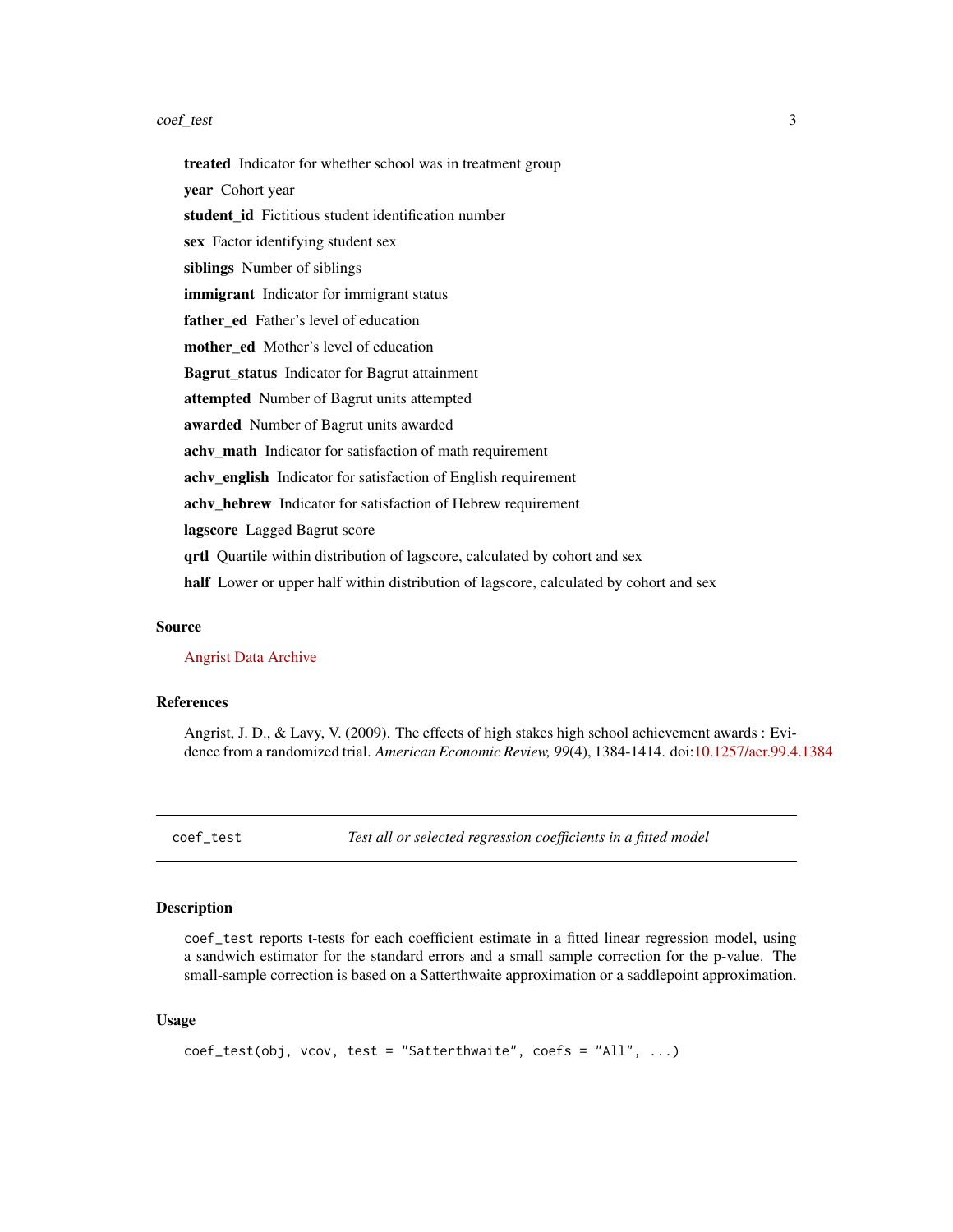#### <span id="page-3-0"></span>**Arguments**

| obi         | Fitted model for which to calculate t-tests.                                                                                                                                                                                                                                                                                                                          |
|-------------|-----------------------------------------------------------------------------------------------------------------------------------------------------------------------------------------------------------------------------------------------------------------------------------------------------------------------------------------------------------------------|
| <b>VCOV</b> | Variance covariance matrix estimated using vcovCR or a character string speci-<br>fying which small-sample adjustment should be used to calculate the variance-<br>covariance.                                                                                                                                                                                        |
| test        | Character vector specifying which small-sample corrections to calculate. "z"<br>returns a z test ( <i>i.e.</i> , using a standard normal reference distribution). "naive-t"<br>returns a t test with m -1 degrees of freedom. "Satterthwaite" returns a Sat-<br>terthwaite correction. "saddlepoint" returns a saddlepoint correction. Default<br>is "Satterthwaite". |
| coefs       | Character, integer, or logical vector specifying which coefficients should be<br>tested. The default value "A11" will test all estimated coefficients.                                                                                                                                                                                                                |
|             | Further arguments passed to vcovCR, which are only needed if vcov is a charac-<br>ter string.                                                                                                                                                                                                                                                                         |

# Value

A data frame containing estimated regression coefficients, standard errors, and test results. For the Satterthwaite approximation, degrees of freedom and a p-value are reported. For the saddlepoint approximation, the saddlepoint and a p-value are reported.

#### See Also

[vcovCR](#page-9-1)

## Examples

```
data("Produc", package = "plm")
lm\_individual < - lm(log(gsp) ~ o + state + log(pcap) + log(pc) + log(em) + unemp, data = Product)individual_index <- !grepl("state", names(coef(lm_individual)))
coef_test(lm_individual, vcov = "CR2", cluster = Produc$state, coefs = individual_index)
V_CR2 <- vcovCR(lm_individual, cluster = Produc$state, type = "CR2")
coef_test(lm_individual, vcov = V_CR2, coefs = individual_index)
```
conf\_int *Calculate confidence intervals for all or selected regression coefficients in a fitted model*

# Description

conf\_int reports confidence intervals for each coefficient estimate in a fitted linear regression model, using a sandwich estimator for the standard errors and a small sample correction for the critical values. The small-sample correction is based on a Satterthwaite approximation.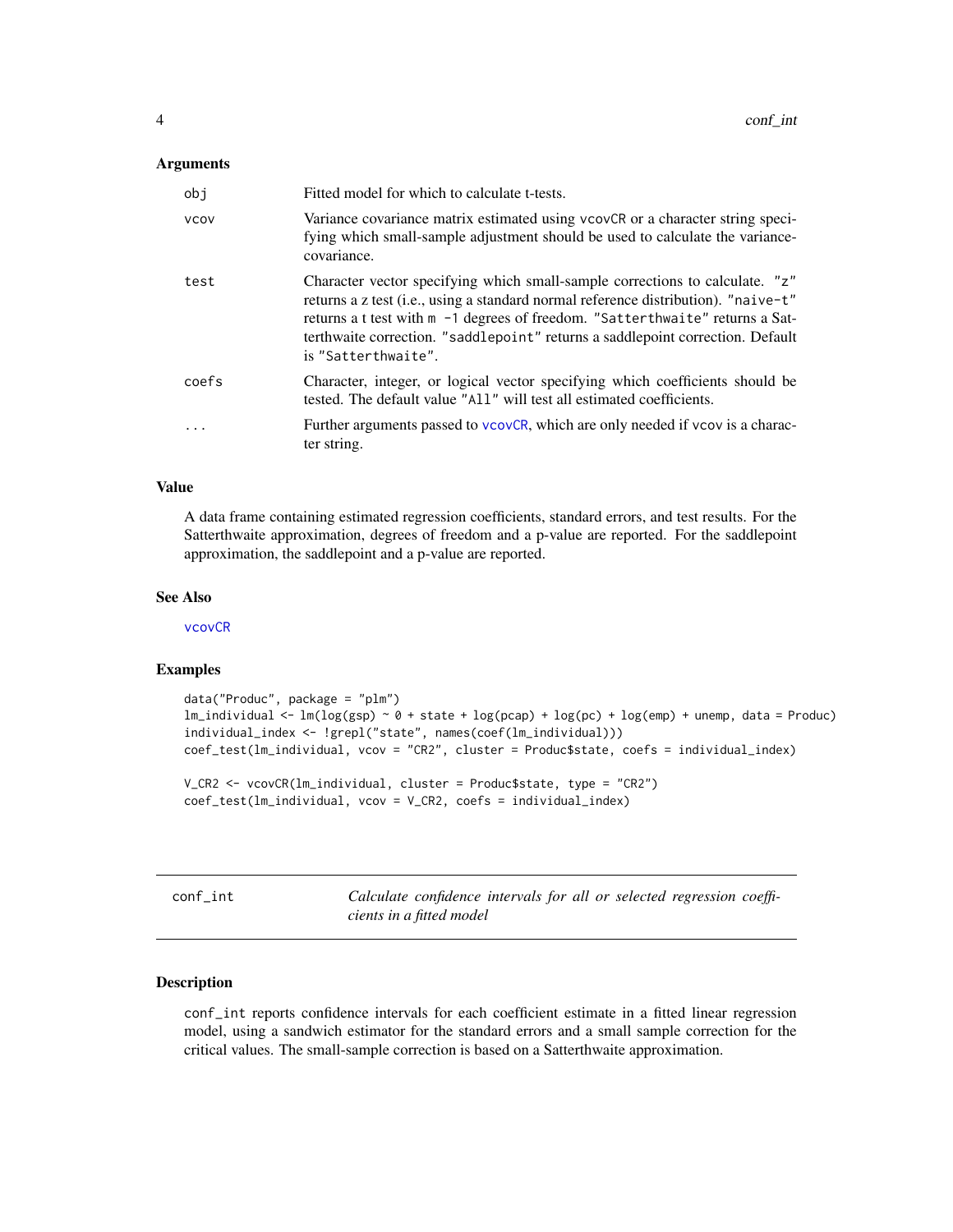#### <span id="page-4-0"></span>conf<sub>—</sub>int 5

# Usage

```
conf_int(obj, vcov, level = 0.95, test = "Satterthwaite", coefs = "All",
  ...)
```
# Arguments

| obi         | Fitted model for which to calculate confidence intervals.                                                                                                                                                                                                                                                                                                    |
|-------------|--------------------------------------------------------------------------------------------------------------------------------------------------------------------------------------------------------------------------------------------------------------------------------------------------------------------------------------------------------------|
| <b>VCOV</b> | Variance covariance matrix estimated using vcovCR or a character string speci-<br>fying which small-sample adjustment should be used to calculate the variance-<br>covariance.                                                                                                                                                                               |
| level       | Desired coverage level for confidence intervals.                                                                                                                                                                                                                                                                                                             |
| test        | Character vector specifying which small-sample corrections to calculate. "z"<br>returns a z test (i.e., using a standard normal reference distribution). "naive-t"<br>returns a t test with m -1 degrees of freedom. "Satterthwaite" returns a Sat-<br>terthwaite correction. "saddlepoint" returns a saddlepoint correction. Default<br>is "Satterthwaite". |
| coefs       | Character, integer, or logical vector specifying which coefficients should be<br>tested. The default value "All" will test all estimated coefficients.                                                                                                                                                                                                       |
| $\ddots$    | Further arguments passed to vcovCR, which are only needed if vcov is a charac-<br>ter string.                                                                                                                                                                                                                                                                |

# Value

A data frame containing estimated regression coefficients, standard errors, and confidence intervals.

# See Also

[vcovCR](#page-9-1)

# Examples

```
data("Produc", package = "plm")
lm_individual \leq -\ln(\log(\text{gsp}) \leq \theta + \text{state} + \log(\text{pcap}) + \log(\text{pc}) + \log(\text{emp}) + \text{unemp, data} = \text{Product})individual_index <- !grepl("state", names(coef(lm_individual)))
conf_int(lm_individual, vcov = "CR2", cluster = Produc$state, coefs = individual_index)
V_CR2 <- vcovCR(lm_individual, cluster = Produc$state, type = "CR2")
conf_int(lm_individual, vcov = V_CR2, level = .99, coefs = individual_index)
```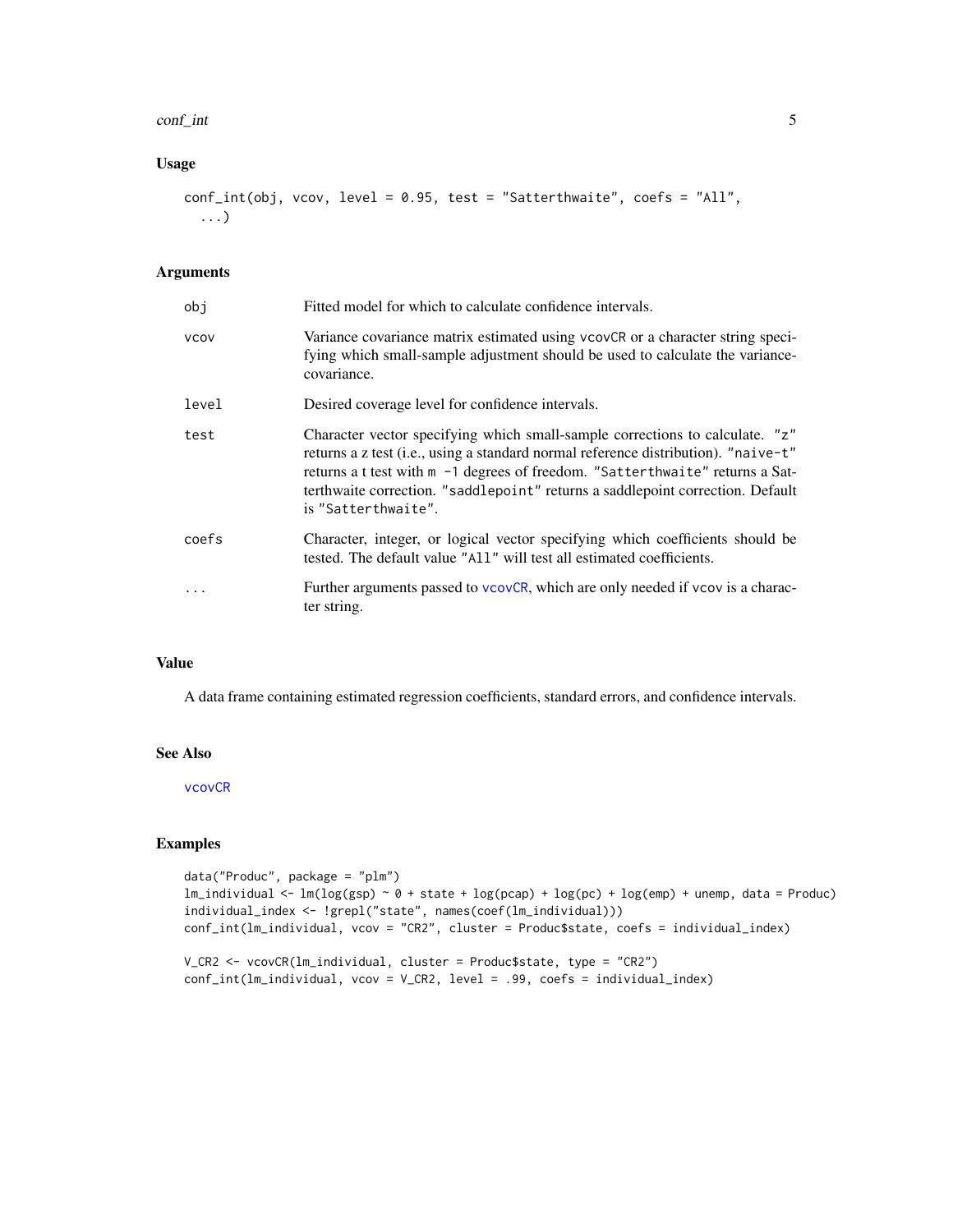<span id="page-5-0"></span>

# **Description**

A dataset containing estimated effect sizes, variances, and covariates from a meta-analysis of dropout prevention/intervention program effects, conducted by Wilson et al. (2011). Missing observations were imputed.

#### Usage

dropoutPrevention

# Format

A data frame with 385 rows and 18 variables:

LOR1 log-odds ratio measuring the intervention effect

varLOR estimated sampling variance of the log-odds ratio

studyID unique identifier for each study

studySample unique identifier for each sample within a study

study\_design study design (randomized, matched, or non-randomized and unmatched)

- outcome outcome measure for the intervention effect is estimated (school dropout, school enrollment, graduation, graduation or GED receipt)
- evaluator independence degree of evaluator independence (independent, indirect but influential, involved in planning but not delivery, involved in delivery)
- implementation\_quality level of implementation quality (clear problems, possible problems, no apparent problems)
- program\_site Program delivery site (community, mixed, school classroom, school but outside of classroom)

attrition Overall attrition (proportion)

group equivalence pretest group-equivalence log-odds ratio

adjusted adjusted or unadjusted data used to calculate intervention effect

male pct proportion of the sample that is male

white\_pct proportion of the sample that is white

average\_age average age of the sample

duration program duration (in weeks)

service\_hrs program contact hours per week

big\_study indicator for the 32 studies with 3 or more effect sizes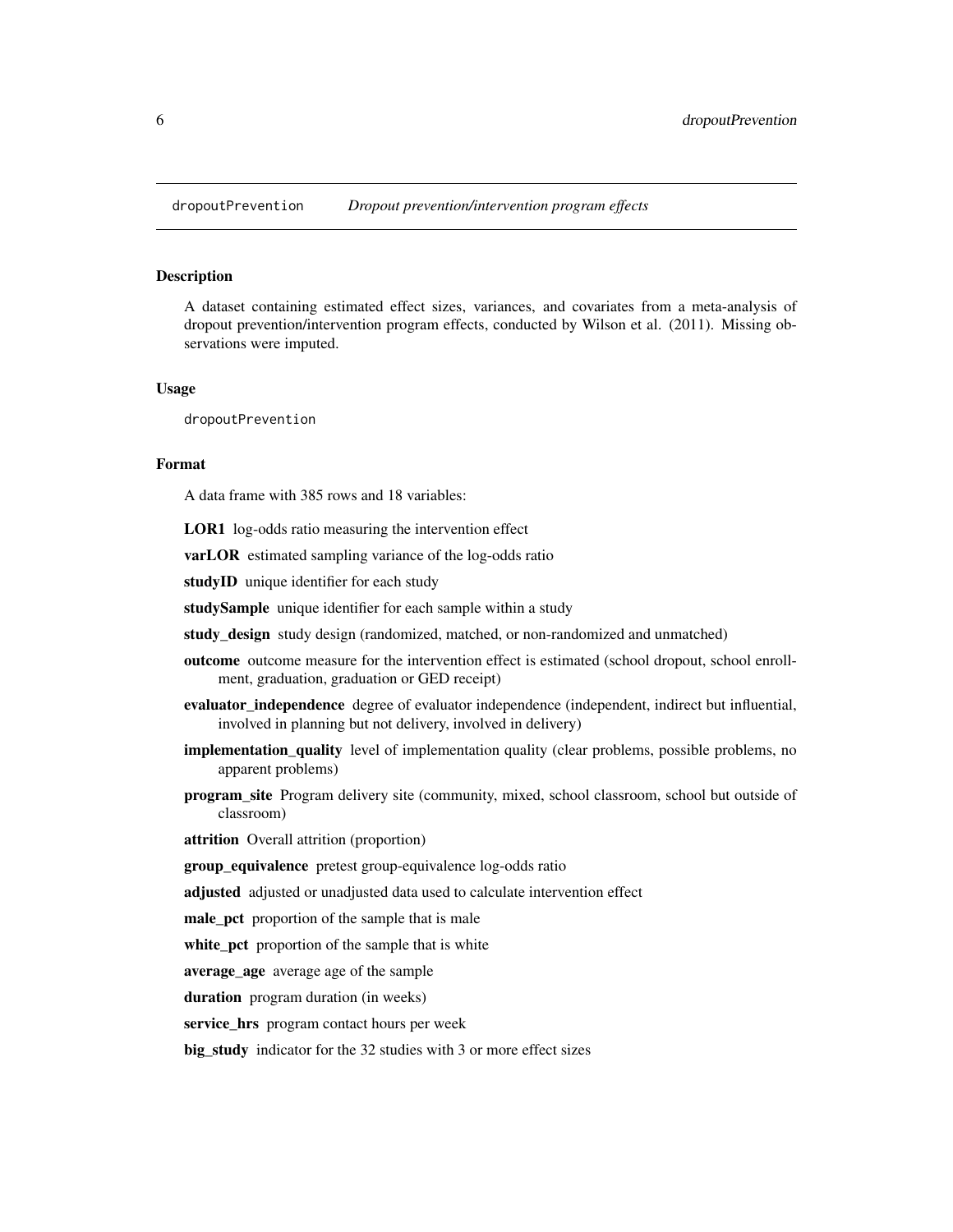#### <span id="page-6-0"></span>Source

Wilson, S. J., Lipsey, M. W., Tanner-Smith, E., Huang, C. H., & Steinka-Fry, K. T. (2011). Dropout prevention and intervention programs: Effects on school completion and dropout Among schoolaged children and youth: A systematic review. Campbell Systematic Reviews, 7(8).

#### References

Wilson, S. J., Lipsey, M. W., Tanner-Smith, E., Huang, C. H., & Steinka-Fry, K. T. (2011). Dropout prevention and intervention programs: Effects on school completion and dropout Among schoolaged children and youth: A systematic review. Campbell Systematic Reviews, 7(8).

Tipton, E., & Pustejovsky, J. E. (2015). Small-sample adjustments for tests of moderators and model fit using robust variance estimation in meta-regression.

impute\_covariance\_matrix

*Impute a block-diagonal covariance matrix*

#### **Description**

impute\_covariance\_matrix calculates a block-diagonal covariance matrix, given the marginal variances, the block structure, and an assumed correlation.

#### Usage

```
impute_covariance_matrix(vi, cluster, r,
 return_list = identical(as.factor(cluster), sort(as.factor(cluster))))
```
# Arguments

| vi          | Vector of variances                                                                                                                    |
|-------------|----------------------------------------------------------------------------------------------------------------------------------------|
| cluster     | Vector indicating which effects belong to the same cluster. Effects with the same<br>value of 'cluster' will be treated as correlated. |
| r           | Vector or numeric value of assume correlation(s) between effect size estimates<br>from each study.                                     |
| return_list | Optional logical indicating whether to return a list of matrices (with one entry<br>per block) or the full variance-covariance matrix. |

#### Value

If cluster is appropriately sorted, then a list of matrices, with one entry per cluster, will be returned by default. If cluster is out of order, then the full variance-covariate matrix will be returned by default. The output structure can be controlled with the optional return\_list argument.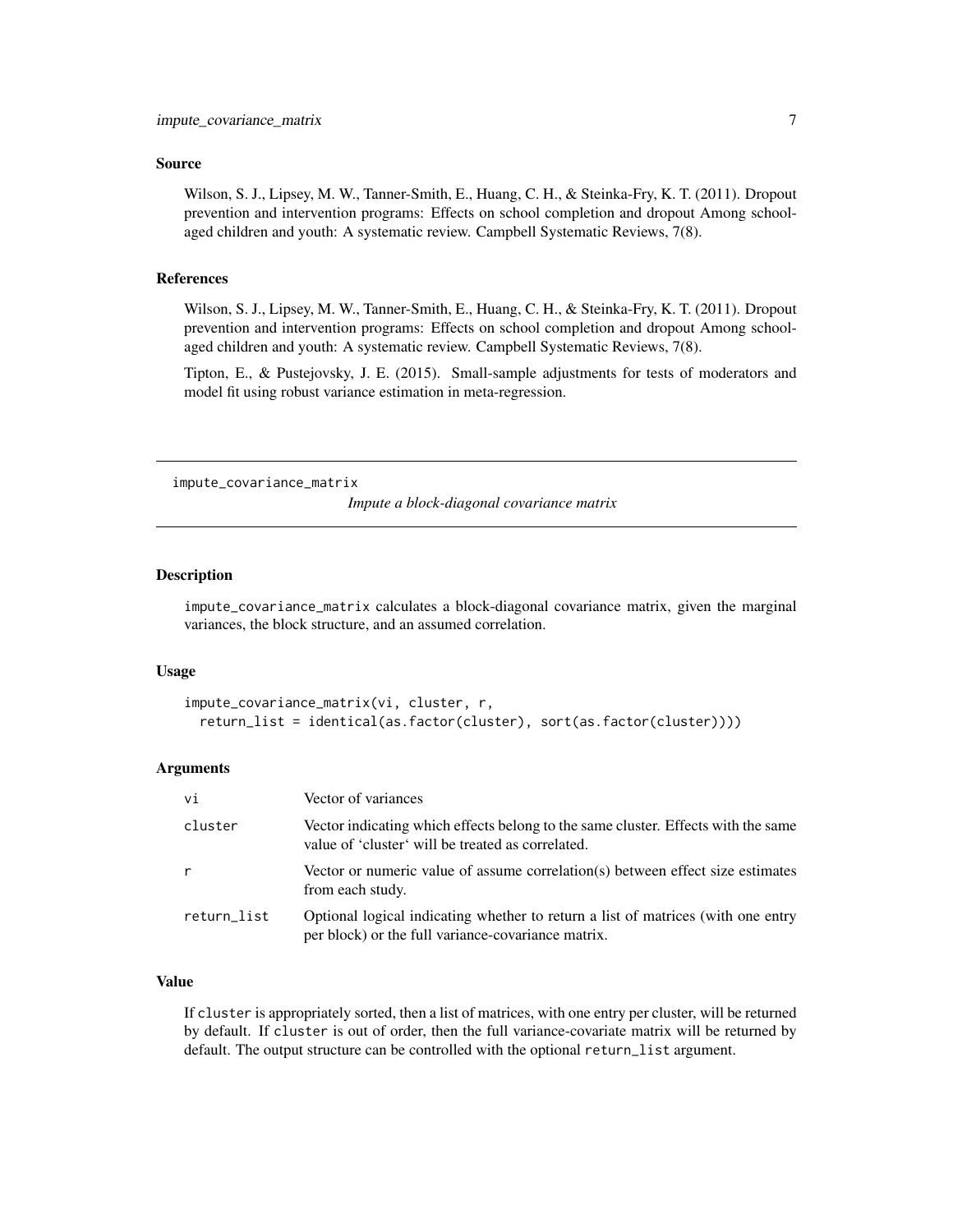#### Examples

```
library(metafor)
data(SATcoaching)
V_list <- impute_covariance_matrix(vi = SATcoaching$V, cluster = SATcoaching$study, r = 0.66)
MVFE \leq rma.mv(d \sim 0 + test, V = V_list, data = SATcoaching)
coef_test(MVFE, vcov = "CR2", cluster = SATcoaching$study)
```
MortalityRates *State-level annual mortality rates by cause among 18-20 year-olds*

#### **Description**

A dataset containing state-level annual mortality rates for select causes of death, as well as data related to the minimum legal drinking age and alcohol consumption.

#### Usage

MortalityRates

#### Format

A data frame with 5508 rows and 12 variables:

year Year of observation state identifier for state count Number of deaths pop Population size legal Proportion of 18-20 year-old population that is legally allowed to drink beertaxa Beer taxation rate beerpercap Beer consumption per capita winepercap Wine consumption per capita spiritpercap Spirits consumption per capita totpercap Total alcohol consumption per capita mrate Mortality rate per 10,000 cause Cause of death

# Source

[Mastering 'Metrics data archive](http://masteringmetrics.com/wp-content/uploads/2015/01/deaths.dta)

#### References

Angrist, J. D., and Pischke, J. S. (2014). \_Mastering'metrics: the path from cause to effect\_. Princeton University Press, 2014.

Carpenter, C., & Dobkin, C. (2011). The minimum legal drinking age and public health. \_Journal of Economic Perspectives, 25\_(2), 133-156. doi:[10.1257/jep.25.2.133](http://dx.doi.org/10.1257/jep.25.2.133)

<span id="page-7-0"></span>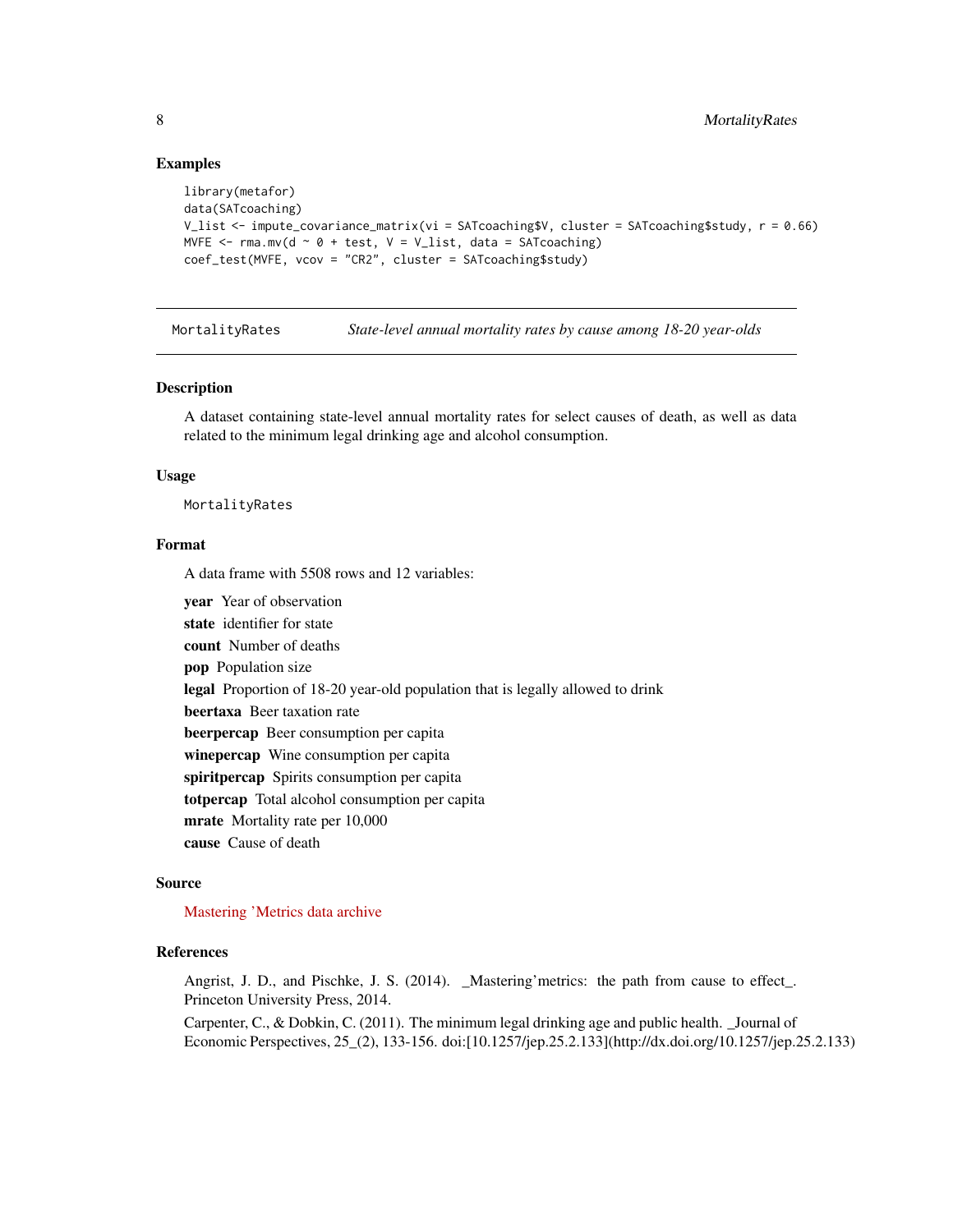#### <span id="page-8-0"></span>Description

Effect sizes from studies on the effects of SAT coaching, reported in Kalaian and Raudenbush (1996)

#### Usage

SATcoaching

# Format

A data frame with 67 rows and 11 variables:

- study Study identifier
- year Year of publication
- test Character string indicating whether effect size corresponds to outcome on verbal (SATV) or math (SATM) test
- d Effect size estimate (Standardized mean difference)
- V Variance of effect size estimate
- nT Sample size in treatment condition
- nC Sample size in control condition
- study\_type Character string indicating whether study design used a matched, non-equivalent, or randomized control group
- hrs Hours of coaching
- ETS Indicator variable for Educational Testing Service
- homework Indicator variable for homework

# References

Kalaian, H. A. & Raudenbush, S. W. (1996). A multivariate mixed linear model for meta-analysis. *Psychological Methods, 1*(3), 227-235. doi[:10.1037/1082-989X.1.3.227](http://dx.doi.org/10.1037/1082-989X.1.3.227)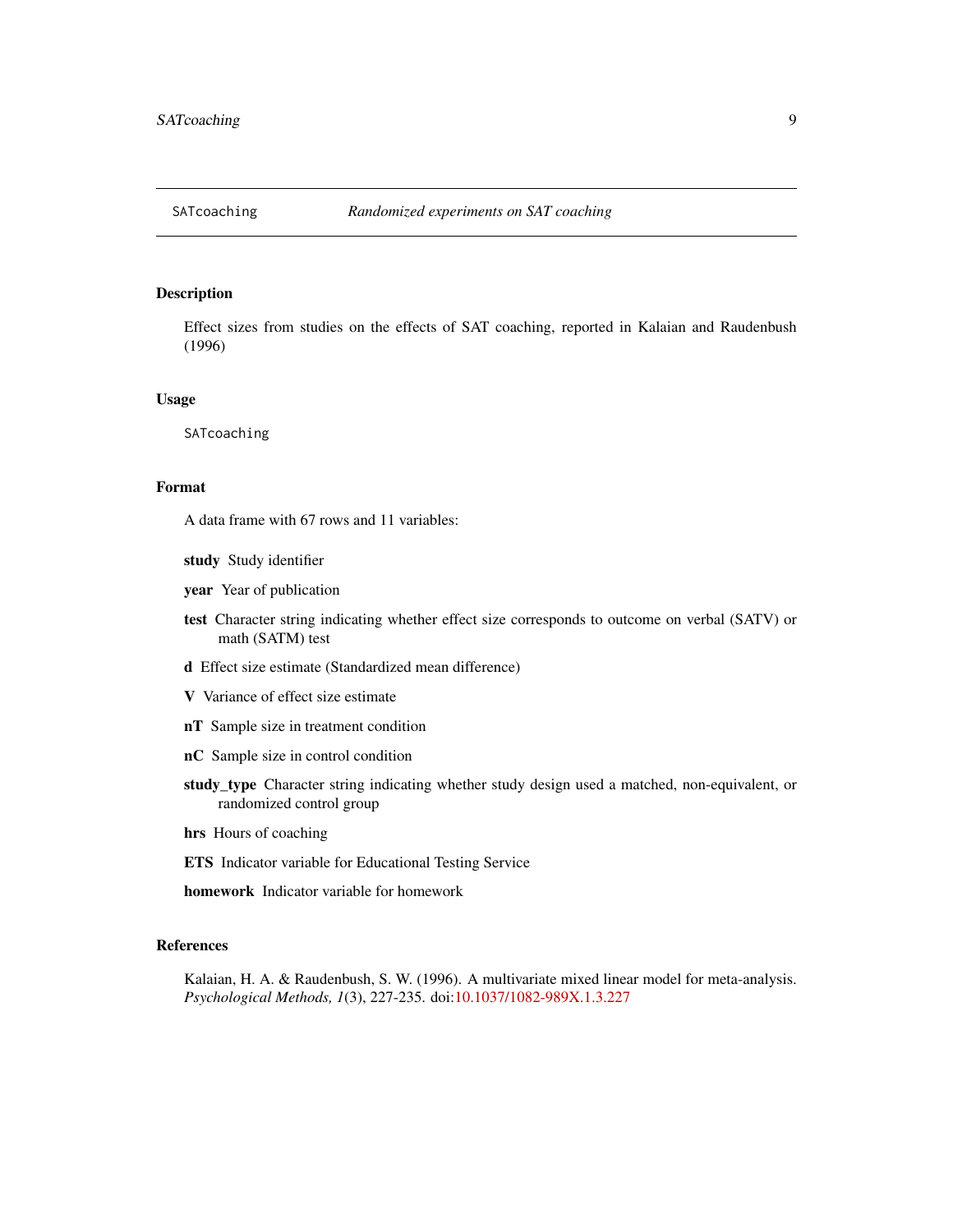#### <span id="page-9-1"></span><span id="page-9-0"></span>Description

This is a generic function, with specific methods defined for  $lm$ ,  $plm$ ,  $glm$ ,  $gls$ ,  $lme$ ,  $robu$ ,  $rma.uni$ , and [rma.mv](#page-0-0) objects.

vcovCR returns a sandwich estimate of the variance-covariance matrix of a set of regression coefficient estimates.

# Usage

vcovCR(obj, cluster, type, target, inverse\_var, form, ...) ## Default S3 method: vcovCR(obj, cluster, type, target = NULL,  $inverse\_var = FALSE, form = "sandwich", ...)$ 

# Arguments

| obi         | Fitted model for which to calculate the variance-covariance matrix                                                                                                                                                                                                                                                                                                        |
|-------------|---------------------------------------------------------------------------------------------------------------------------------------------------------------------------------------------------------------------------------------------------------------------------------------------------------------------------------------------------------------------------|
| cluster     | Expression or vector indicating which observations belong to the same cluster.<br>For some classes, the cluster will be detected automatically if not specified.                                                                                                                                                                                                          |
| type        | Character string specifying which small-sample adjustment should be used, with<br>available options "CR0", "CR1", "CR1p", "CR1S", "CR2", or "CR3". See "De-<br>tails" section of vcovCR for further information.                                                                                                                                                          |
| target      | Optional matrix or vector describing the working variance-covariance model<br>used to calculate the CR2 and CR4 adjustment matrices. If a vector, the target<br>matrix is assumed to be diagonal. If not specified, vcovCR will attempt to infer<br>a value.                                                                                                              |
| inverse_var | Optional logical indicating whether the weights used in fitting the model are<br>inverse-variance. If not specified, vcovCR will attempt to infer a value.                                                                                                                                                                                                                |
| form        | Controls the form of the returned matrix. The default "sandwich" will return<br>the sandwich variance-covariance matrix. Alternately, setting form = "meat"<br>will return only the meat of the sandwich and setting form $=$ B, where B is a<br>matrix of appropriate dimension, will return the sandwich variance-covariance<br>matrix calculated using B as the bread. |
| .           | Additional arguments available for some classes of objects.                                                                                                                                                                                                                                                                                                               |

#### Details

vcovCR returns a sandwich estimate of the variance-covariance matrix of a set of regression coefficient estimates.

Several different small sample corrections are available, which run parallel with the "HC" corrections for heteroskedasticity-consistent variance estimators, as implemented in [vcovHC](#page-0-0). The "CR2"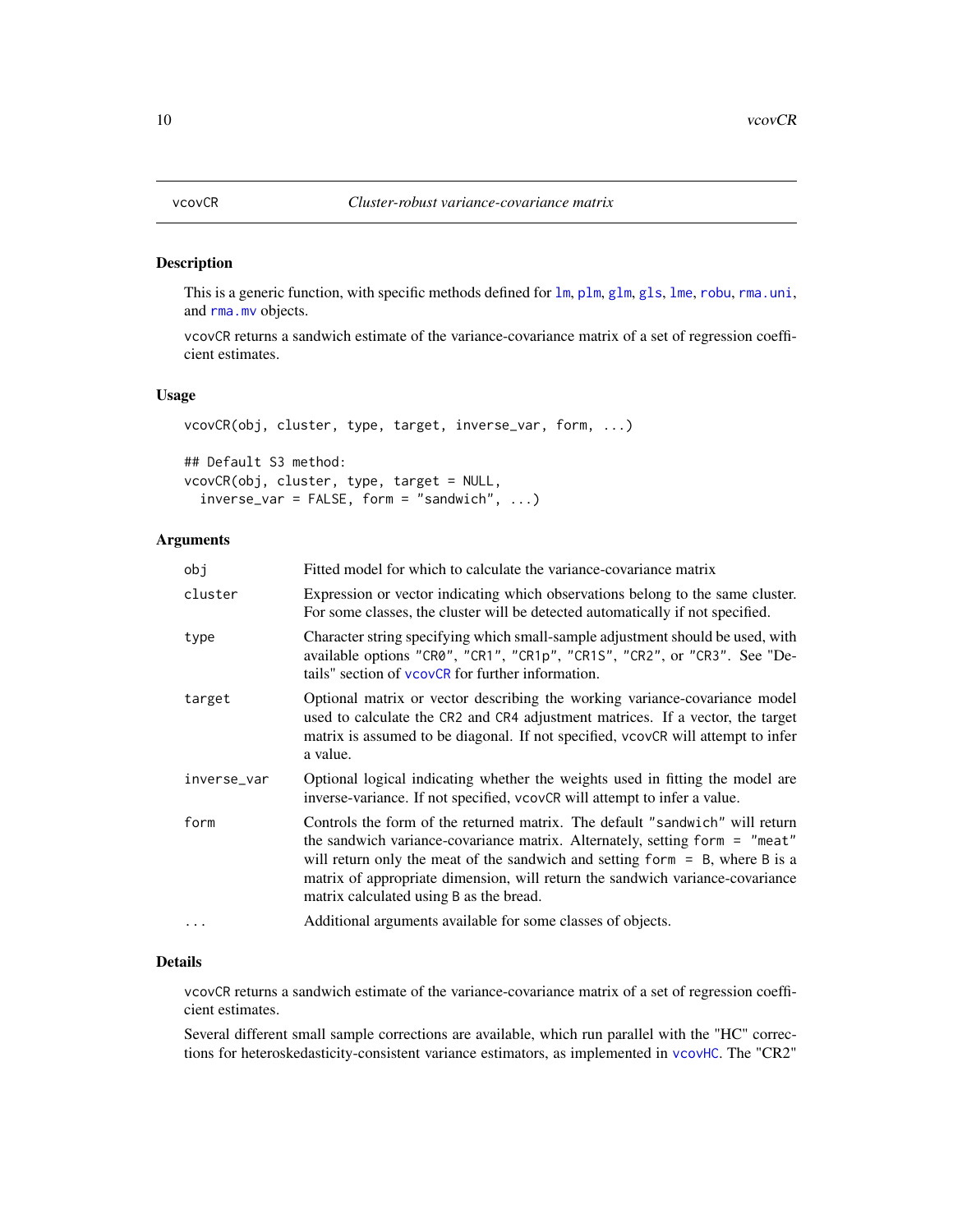#### vcovCR 11

adjustment is recommended (Pustejovsky & Tipton, 2017; Imbens & Kolesar, 2016). See Pustejovsky and Tipton (2017) and Cameron and Miller (2015) for further technical details. Available options include:

- "CR0" is the original form of the sandwich estimator (Liang  $\&$  Zeger, 1986), which does not make any small-sample correction.
- "CR1" multiplies CR0 by  $m / (m 1)$ , where m is the number of clusters.
- "CR1p" multiplies CR0 by  $m / (m p)$ , where m is the number of clusters and p is the number of covariates.
- "CR1S" multiplies CR0 by  $(m (N-1)) / [(m 1)(N p)]$ , where m is the number of clusters, N is the total number of observations, and p is the number of covariates. Some Stata commands use this correction by default.
- "CR2" is the "bias-reduced linearization" adjustment proposed by Bell and McCaffrey (2002) and further developed in Pustejovsky and Tipton (2017). The adjustment is chosen so that the variance-covariance estimator is exactly unbiased under a user-specified working model.
- "CR3" approximates the leave-one-cluster-out jackknife variance estimator (Bell  $\&$  McCaffrey, 2002).

# Value

An object of class c("vcovCR","clubSandwich"), which consists of a matrix of the estimated variance of and covariances between the regression coefficient estimates. The matrix has several attributes:

type indicates which small-sample adjustment was used

cluster contains the factor vector that defines independent clusters

**bread** contains the bread matrix

v\_scale constant used in scaling the sandwich estimator

est\_mats contains a list of estimating matrices used to calculate the sandwich estimator

adjustments contains a list of adjustment matrices used to calculate the sandwich estimator

target contains the working variance-covariance model used to calculate the adjustment matrices. This is needed for calculating small-sample corrections for Wald tests.

#### References

Bell, R. M., & McCaffrey, D. F. (2002). Bias reduction in standard errors for linear regression with multi-stage samples. Survey Methodology, 28(2), 169-181.

Cameron, A. C., & Miller, D. L. (2015). A Practitioner's Guide to Cluster-Robust Inference. *Journal of Human Resources, 50*(2), 317-372. doi: [10.3368/jhr.50.2.317](http://doi.org/10.3368/jhr.50.2.317)

Imbens, G. W., & Kolesar, M. (2016). Robust standard errors in small samples: Some practical advice. *Review of Economics and Statistics, 98*(4), 701-712. doi: [10.1162/rest\\_a\\_00552](http://doi.org/10.1162/rest_a_00552)

Liang, K.-Y., & Zeger, S. L. (1986). Longitudinal data analysis using generalized linear models. *Biometrika, 73*(1), 13-22. doi: [10.1093/biomet/73.1.13](http://doi.org/10.1093/biomet/73.1.13)

Pustejovsky, J. E. & Tipton, E. (2017). Small sample methods for cluster-robust variance estimation and hypothesis testing in fixed effects models. *Journal of Business and Economic Statistics*. In Press. doi: [10.1080/07350015.2016.1247004](http://doi.org/10.1080/07350015.2016.1247004)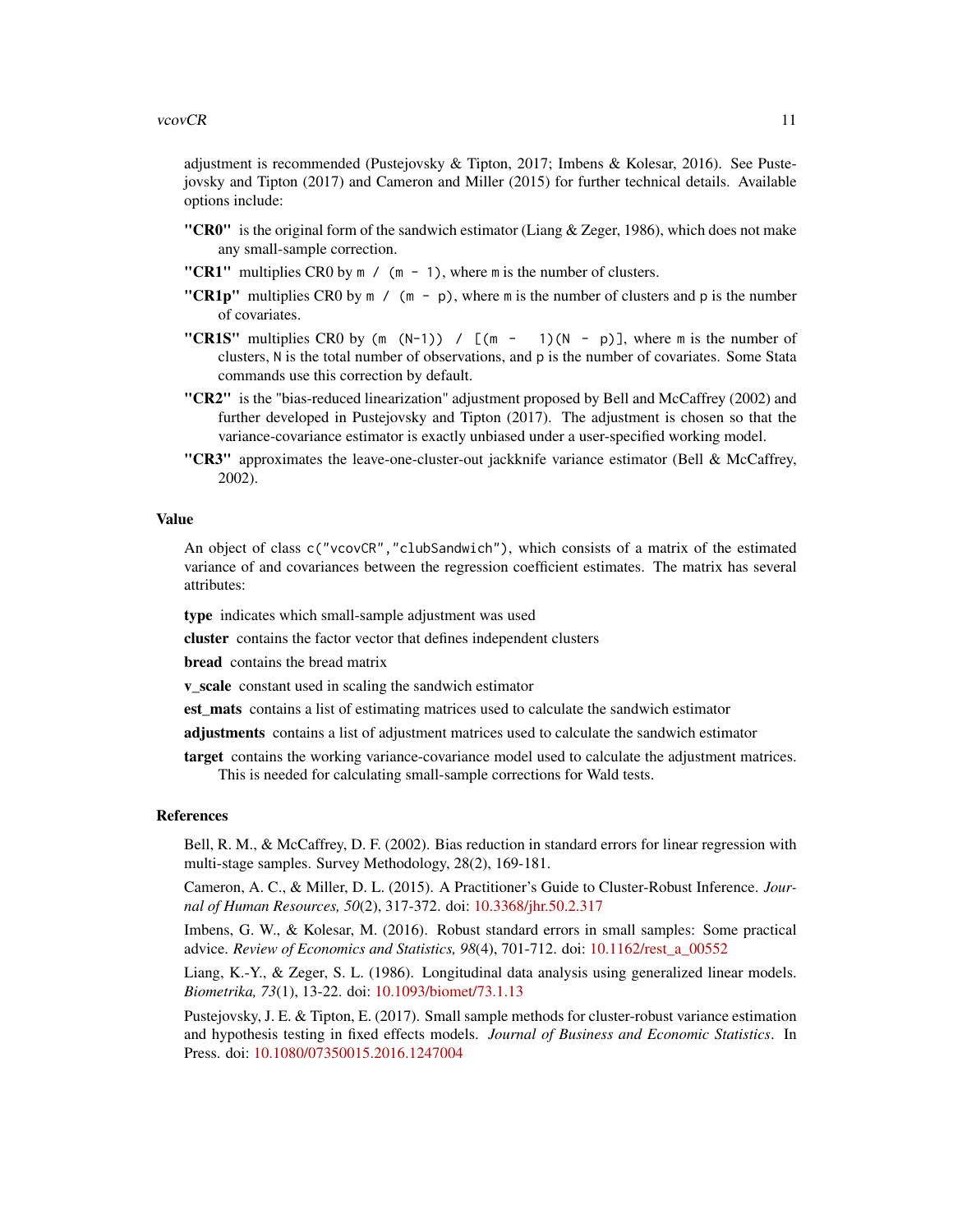#### See Also

[vcovCR.lm](#page-15-1), [vcovCR.plm](#page-18-1), [vcovCR.glm](#page-11-1), [vcovCR.gls](#page-12-1), [vcovCR.lme](#page-16-1), [vcovCR.robu](#page-22-1), [vcovCR.rma.uni](#page-21-1), [vcovCR.rma.mv](#page-20-1)

#### Examples

```
# simulate design with cluster-dependence
m < - 8cluster <- factor(rep(LETTERS[1:m], 3 + rpois(m, 5)))
n <- length(cluster)
X \leftarrow matrix(rnorm(3 * n), n, 3)nu <- rnorm(m)[cluster]
e \le -rnorm(n)y \le - X %*% c(.4, .3, -.3) + nu + e
dat <- data.frame(y, X, cluster, row = 1:n)
# fit linear model
lm_fit <- lm(y \sim X1 + X2 + X3, data = dat)
vcov(lm_fit)
# cluster-robust variance estimator with CR2 small-sample correction
vcovCR(lm_fit, cluster = dat$cluster, type = "CR2")
# compare small-sample adjustments
CR_types <- paste0("CR",c("0","1","1S","2","3"))
sapply(CR_types, function(type)
       sqrt(diag(vcovCR(lm_fit, cluster = dat$cluster, type = type))))
```
<span id="page-11-1"></span>vcovCR.glm *Cluster-robust variance-covariance matrix for a glm object.*

## Description

vcovCR returns a sandwich estimate of the variance-covariance matrix of a set of regression coefficient estimates from an [glm](#page-0-0) object.

#### Usage

```
## S3 method for class 'glm'
vcovCR(obj, cluster, type, target = NULL, inverse_var = NULL,
  form = "sandwich", \ldots)
```
#### Arguments

| obi     | Fitted model for which to calculate the variance-covariance matrix                                          |
|---------|-------------------------------------------------------------------------------------------------------------|
| cluster | Expression or vector indicating which observations belong to the same cluster.<br>Required for glm objects. |

<span id="page-11-0"></span>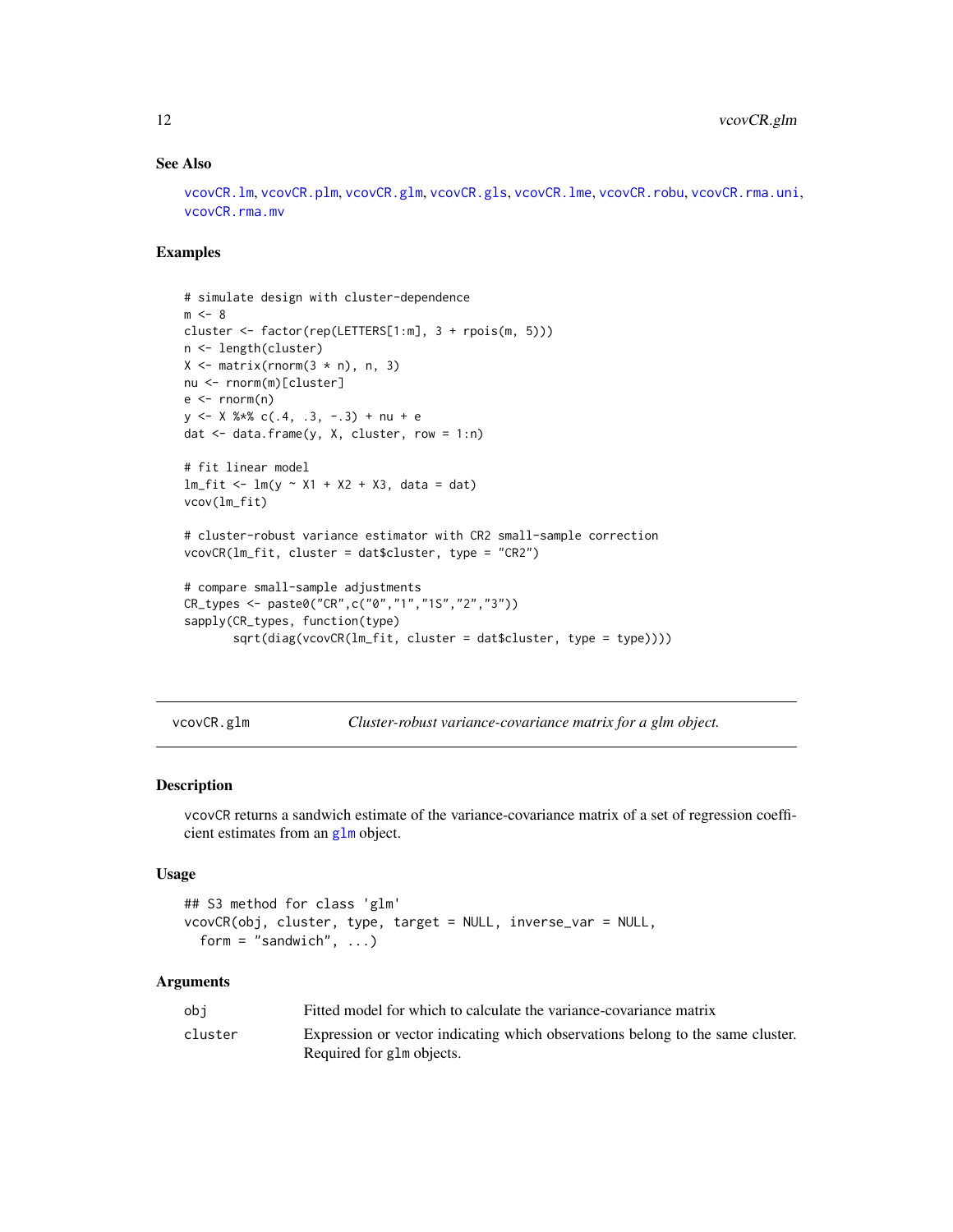<span id="page-12-0"></span>

| type        | Character string specifying which small-sample adjustment should be used, with<br>available options "CR0", "CR1", "CR1p", "CR1S", "CR2", or "CR3". See "De-<br>tails" section of vcovCR for further information.                                                                                                                                                          |
|-------------|---------------------------------------------------------------------------------------------------------------------------------------------------------------------------------------------------------------------------------------------------------------------------------------------------------------------------------------------------------------------------|
| target      | Optional matrix or vector describing the working variance-covariance model<br>used to calculate the CR2 and CR4 adjustment matrices. If a vector, the target<br>matrix is assumed to be diagonal. If not specified, the target is taken to be the<br>estimated variance function.                                                                                         |
| inverse_var | Optional logical indicating whether the weights used in fitting the model are<br>inverse-variance. If not specified, vcovCR will attempt to infer a value.                                                                                                                                                                                                                |
| form        | Controls the form of the returned matrix. The default "sandwich" will return<br>the sandwich variance-covariance matrix. Alternately, setting form = "meat"<br>will return only the meat of the sandwich and setting form $=$ B, where B is a<br>matrix of appropriate dimension, will return the sandwich variance-covariance<br>matrix calculated using B as the bread. |
| $\ddots$ .  | Additional arguments available for some classes of objects.                                                                                                                                                                                                                                                                                                               |

An object of class c("vcovCR","clubSandwich"), which consists of a matrix of the estimated variance of and covariances between the regression coefficient estimates.

#### See Also

[vcovCR](#page-9-1)

# Examples

```
data(dietox, package = "geepack")
dietox$Cu <- as.factor(dietox$Cu)
weight_fit <- glm(Weight ~ Cu * poly(Time, 3), data=dietox, family = "quasipoisson")
V_CR <- vcovCR(weight_fit, cluster = dietox$Pig, type = "CR2")
coef_test(weight_fit, vcov = V_CR, test = "Satterthwaite")
```
<span id="page-12-1"></span>vcovCR.gls *Cluster-robust variance-covariance matrix for a gls object.*

#### Description

vcovCR returns a sandwich estimate of the variance-covariance matrix of a set of regression coefficient estimates from a [gls](#page-0-0) object.

#### Usage

```
## S3 method for class 'gls'
vcovCR(obj, cluster, type, target, inverse_var,
  form = "sandwich", \ldots)
```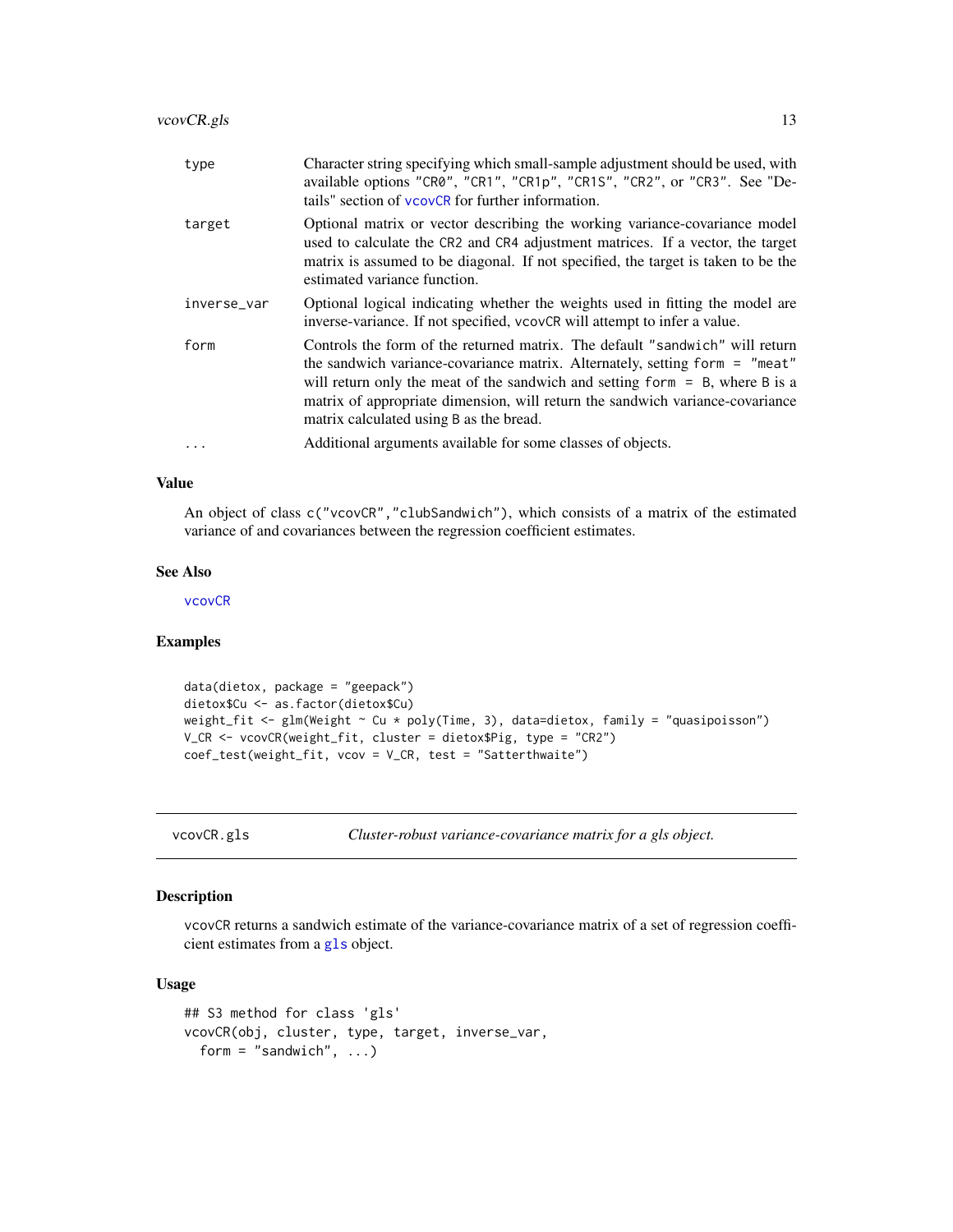# <span id="page-13-0"></span>Arguments

| obj         | Fitted model for which to calculate the variance-covariance matrix                                                                                                                                                                                                                                                                                                          |
|-------------|-----------------------------------------------------------------------------------------------------------------------------------------------------------------------------------------------------------------------------------------------------------------------------------------------------------------------------------------------------------------------------|
| cluster     | Optional expression or vector indicating which observations belong to the same<br>cluster. If not specified, will be set to getGroups(obj).                                                                                                                                                                                                                                 |
| type        | Character string specifying which small-sample adjustment should be used, with<br>available options "CR0", "CR1", "CR1p", "CR1S", "CR2", or "CR3". See "De-<br>tails" section of vcovCR for further information.                                                                                                                                                            |
| target      | Optional matrix or vector describing the working variance-covariance model<br>used to calculate the CR2 and CR4 adjustment matrices. If not specified, the target<br>is taken to be the estimated variance-covariance structure of the gls object.                                                                                                                          |
| inverse_var | Optional logical indicating whether the weights used in fitting the model are<br>inverse-variance. If not specified, vcovCR will attempt to infer a value.                                                                                                                                                                                                                  |
| form        | Controls the form of the returned matrix. The default "sandwich" will return<br>the sandwich variance-covariance matrix. Alternately, setting form $=$ "meat"<br>will return only the meat of the sandwich and setting form $=$ B, where B is a<br>matrix of appropriate dimension, will return the sandwich variance-covariance<br>matrix calculated using B as the bread. |
| $\cdots$    | Additional arguments available for some classes of objects.                                                                                                                                                                                                                                                                                                                 |

# Value

An object of class c("vcovCR","clubSandwich"), which consists of a matrix of the estimated variance of and covariances between the regression coefficient estimates.

# See Also

[vcovCR](#page-9-1)

# Examples

```
library(nlme)
data(Ovary, package = "nlme")
Ovary$time_int <- 1:nrow(Ovary)
lm_AR1 <- gls(follicles ~ sin(2*pi*Time) + cos(2*pi*Time), data = Ovary,
              correlation = corAR1(form = ~ time\_int ~ | ~ Mare))vcovCR(lm_AR1, type = "CR2")
```
vcovCR.ivreg *Cluster-robust variance-covariance matrix for an ivreg object.*

# Description

vcovCR returns a sandwich estimate of the variance-covariance matrix of a set of regression coefficient estimates from an [ivreg](#page-0-0) object.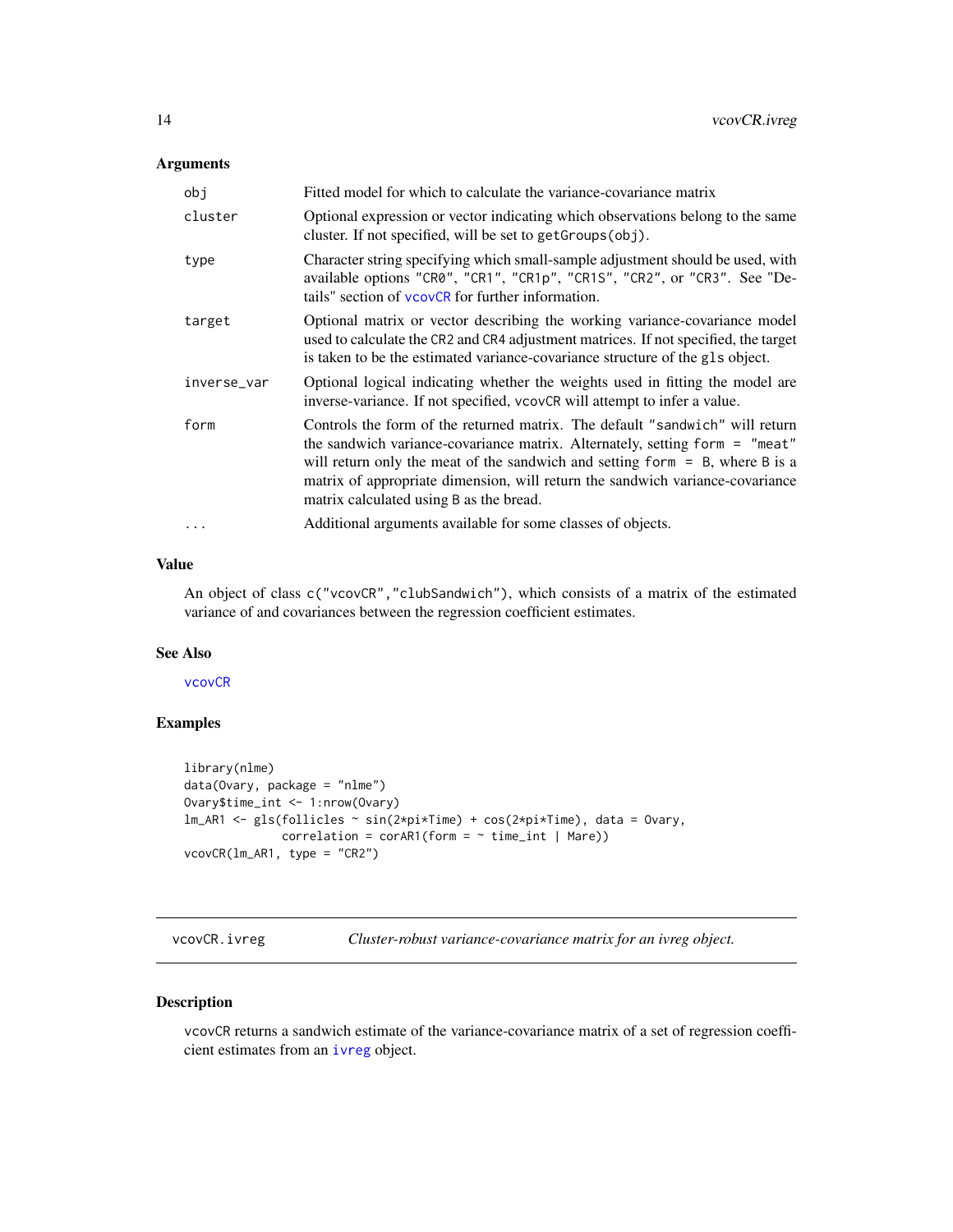# vcovCR.ivreg 15

# Usage

```
## S3 method for class 'ivreg'
vcovCR(obj, cluster, type, target = NULL,
  inverse\_var = FALSE, form = "sandwich", ...)
```
# Arguments

| obj         | Fitted model for which to calculate the variance-covariance matrix                                                                                                                                                                                                                                                                                                        |
|-------------|---------------------------------------------------------------------------------------------------------------------------------------------------------------------------------------------------------------------------------------------------------------------------------------------------------------------------------------------------------------------------|
| cluster     | Expression or vector indicating which observations belong to the same cluster.<br>Required for ivreg objects.                                                                                                                                                                                                                                                             |
| type        | Character string specifying which small-sample adjustment should be used, with<br>available options "CR0", "CR1", "CR1p", "CR1S", "CR2", or "CR3". See "De-<br>tails" section of vcovCR for further information.                                                                                                                                                          |
| target      | Optional matrix or vector describing the working variance-covariance model<br>used to calculate the CR2 and CR4 adjustment matrices. If a vector, the target<br>matrix is assumed to be diagonal. If not specified, the target is taken to be an<br>identity matrix.                                                                                                      |
| inverse_var | Not used for ivreg objects.                                                                                                                                                                                                                                                                                                                                               |
| form        | Controls the form of the returned matrix. The default "sandwich" will return<br>the sandwich variance-covariance matrix. Alternately, setting form = "meat"<br>will return only the meat of the sandwich and setting form $=$ B, where B is a<br>matrix of appropriate dimension, will return the sandwich variance-covariance<br>matrix calculated using B as the bread. |
| .           | Additional arguments available for some classes of objects.                                                                                                                                                                                                                                                                                                               |

#### Value

An object of class c("vcovCR","clubSandwich"), which consists of a matrix of the estimated variance of and covariances between the regression coefficient estimates.

# See Also

[vcovCR](#page-9-1)

# Examples

```
library(AER)
data("CigarettesSW")
Cigs <- within(CigarettesSW, {
 rprice <- price/cpi
  rincome <- income/population/cpi
  tdiff <- (taxs - tax)/cpi
})
iv_fit <- ivreg(log(packs) ~ log(rprice) + log(rincome) |
                log(rincome) + tdiff + I(tax/cpi), data = Cigs)
vcovCR(iv_fit, cluster = Cigs$state, type = "CR2")
coef_test(iv_fit, vcov = "CR2", cluster = Cigs$state)
```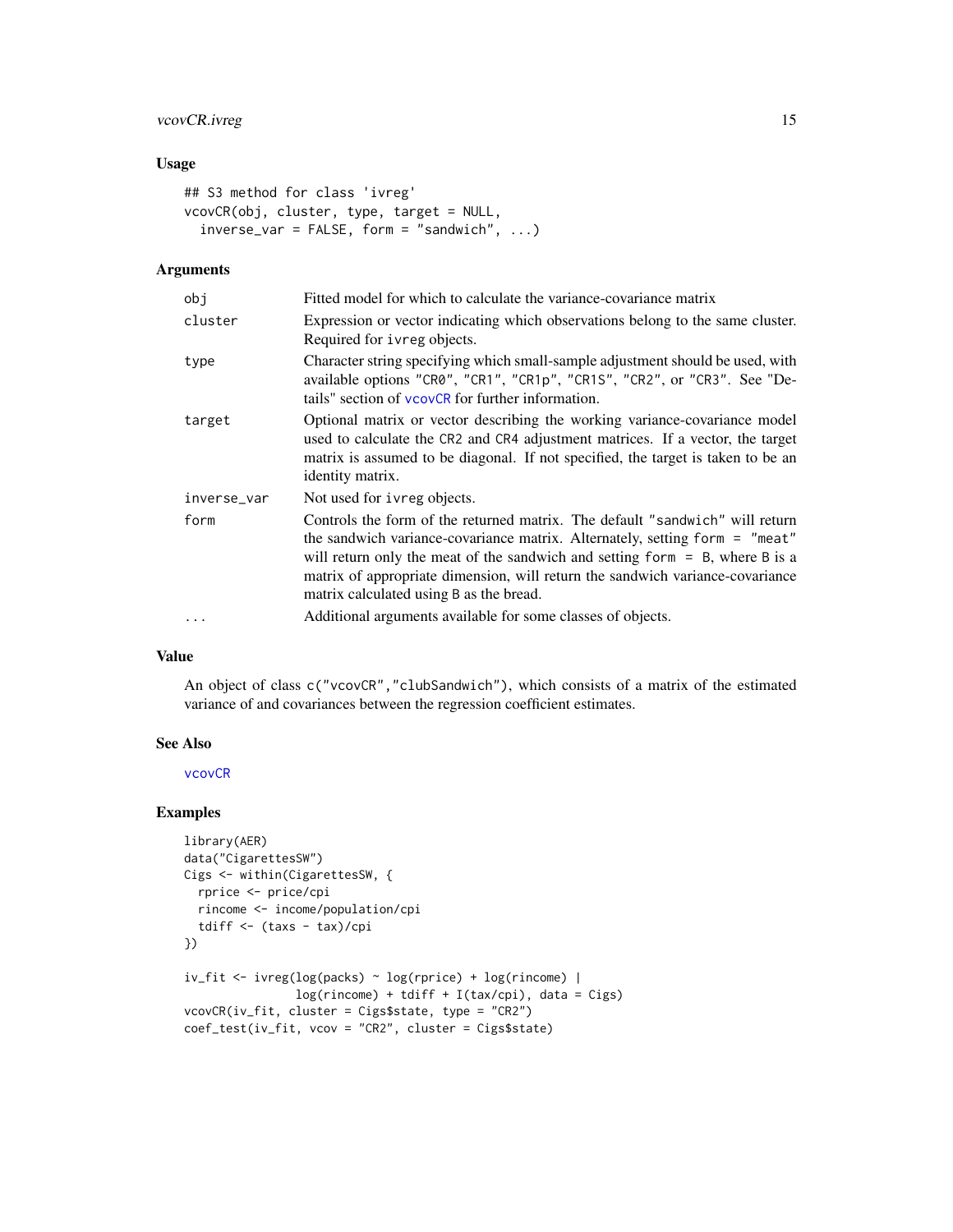<span id="page-15-1"></span><span id="page-15-0"></span>

# Description

vcovCR returns a sandwich estimate of the variance-covariance matrix of a set of regression coefficient estimates from an [lm](#page-0-0) object.

#### Usage

```
## S3 method for class 'lm'
vcovCR(obj, cluster, type, target = NULL, inverse_var = NULL,
  form = "sandwich", \ldots)
```
# Arguments

| obj         | Fitted model for which to calculate the variance-covariance matrix                                                                                                                                                                                                                                                                                                        |
|-------------|---------------------------------------------------------------------------------------------------------------------------------------------------------------------------------------------------------------------------------------------------------------------------------------------------------------------------------------------------------------------------|
| cluster     | Expression or vector indicating which observations belong to the same cluster.<br>Required for 1m objects.                                                                                                                                                                                                                                                                |
| type        | Character string specifying which small-sample adjustment should be used, with<br>available options "CR0", "CR1", "CR1p", "CR1S", "CR2", or "CR3". See "De-<br>tails" section of vcovCR for further information.                                                                                                                                                          |
| target      | Optional matrix or vector describing the working variance-covariance model<br>used to calculate the CR2 and CR4 adjustment matrices. If a vector, the target<br>matrix is assumed to be diagonal. If not specified, the target is taken to be an<br>identity matrix.                                                                                                      |
| inverse_var | Optional logical indicating whether the weights used in fitting the model are<br>inverse-variance. If not specified, vcovCR will attempt to infer a value.                                                                                                                                                                                                                |
| form        | Controls the form of the returned matrix. The default "sandwich" will return<br>the sandwich variance-covariance matrix. Alternately, setting form = "meat"<br>will return only the meat of the sandwich and setting form $=$ B, where B is a<br>matrix of appropriate dimension, will return the sandwich variance-covariance<br>matrix calculated using B as the bread. |
| $\cdots$    | Additional arguments available for some classes of objects.                                                                                                                                                                                                                                                                                                               |

# Value

An object of class c("vcovCR","clubSandwich"), which consists of a matrix of the estimated variance of and covariances between the regression coefficient estimates.

# See Also

[vcovCR](#page-9-1)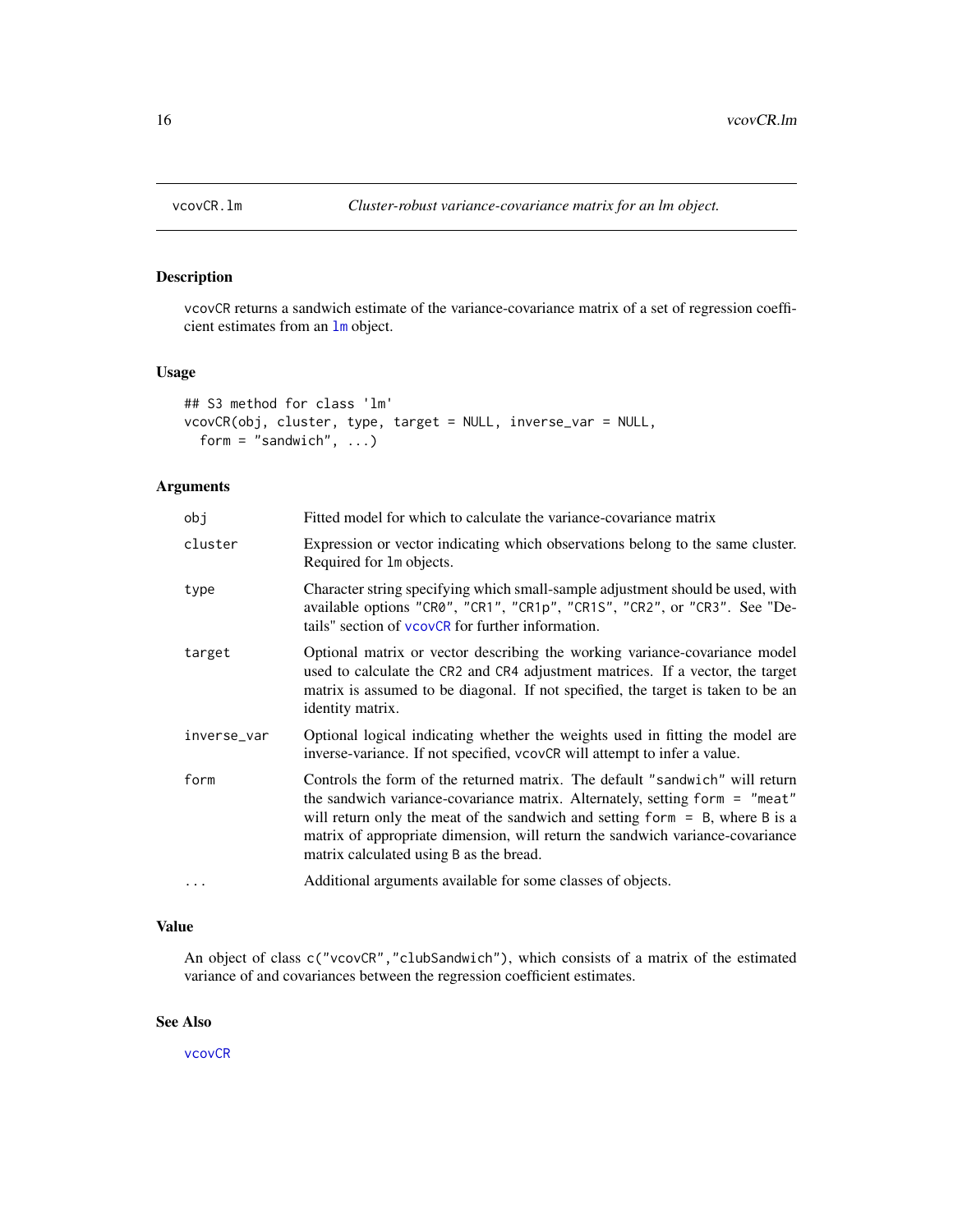#### <span id="page-16-0"></span>vcovCR.lme 17

# Examples

```
data("Produc", package = "plm")
lm\_individual < - lm(log(gsp) ~ o + state + log(pcap) + log(pc) + log(em) + unemp, data = Product)individual_index <- !grepl("state", names(coef(lm_individual)))
vcovCR(lm_individual, cluster = Produc$state, type = "CR2")[individual_index,individual_index]
# compare to plm()
plm_FE \leq plm::plm(log(gsp) \sim log(pcap) + log(pc) + log(emp) + unemp,data = Produc, index = c("state", "year"),effect = "individual", model = "within")vcovCR(plm_FE, type="CR2")
```
<span id="page-16-1"></span>

vcovCR.lme *Cluster-robust variance-covariance matrix for an lme object.*

#### Description

vcovCR returns a sandwich estimate of the variance-covariance matrix of a set of regression coefficient estimates from a [lme](#page-0-0) object.

#### Usage

```
## S3 method for class 'lme'
vcovCR(obj, cluster, type, target, inverse_var,
  form = "sandwich", \ldots)
```
#### Arguments

| obj         | Fitted model for which to calculate the variance-covariance matrix                                                                                                                                                                                                                                                                                                          |
|-------------|-----------------------------------------------------------------------------------------------------------------------------------------------------------------------------------------------------------------------------------------------------------------------------------------------------------------------------------------------------------------------------|
| cluster     | Optional expression or vector indicating which observations belong to the same<br>cluster. If not specified, will be set to get Groups (obj).                                                                                                                                                                                                                               |
| type        | Character string specifying which small-sample adjustment should be used, with<br>available options "CR0", "CR1", "CR1p", "CR1S", "CR2", or "CR3". See "De-<br>tails" section of vcovCR for further information.                                                                                                                                                            |
| target      | Optional matrix or vector describing the working variance-covariance model<br>used to calculate the CR2 and CR4 adjustment matrices. If not specified, the target<br>is taken to be the estimated variance-covariance structure of the lme object.                                                                                                                          |
| inverse_var | Optional logical indicating whether the weights used in fitting the model are<br>inverse-variance. If not specified, vcovCR will attempt to infer a value.                                                                                                                                                                                                                  |
| form        | Controls the form of the returned matrix. The default "sandwich" will return<br>the sandwich variance-covariance matrix. Alternately, setting form $=$ "meat"<br>will return only the meat of the sandwich and setting form $=$ B, where B is a<br>matrix of appropriate dimension, will return the sandwich variance-covariance<br>matrix calculated using B as the bread. |
| $\ddots$    | Additional arguments available for some classes of objects.                                                                                                                                                                                                                                                                                                                 |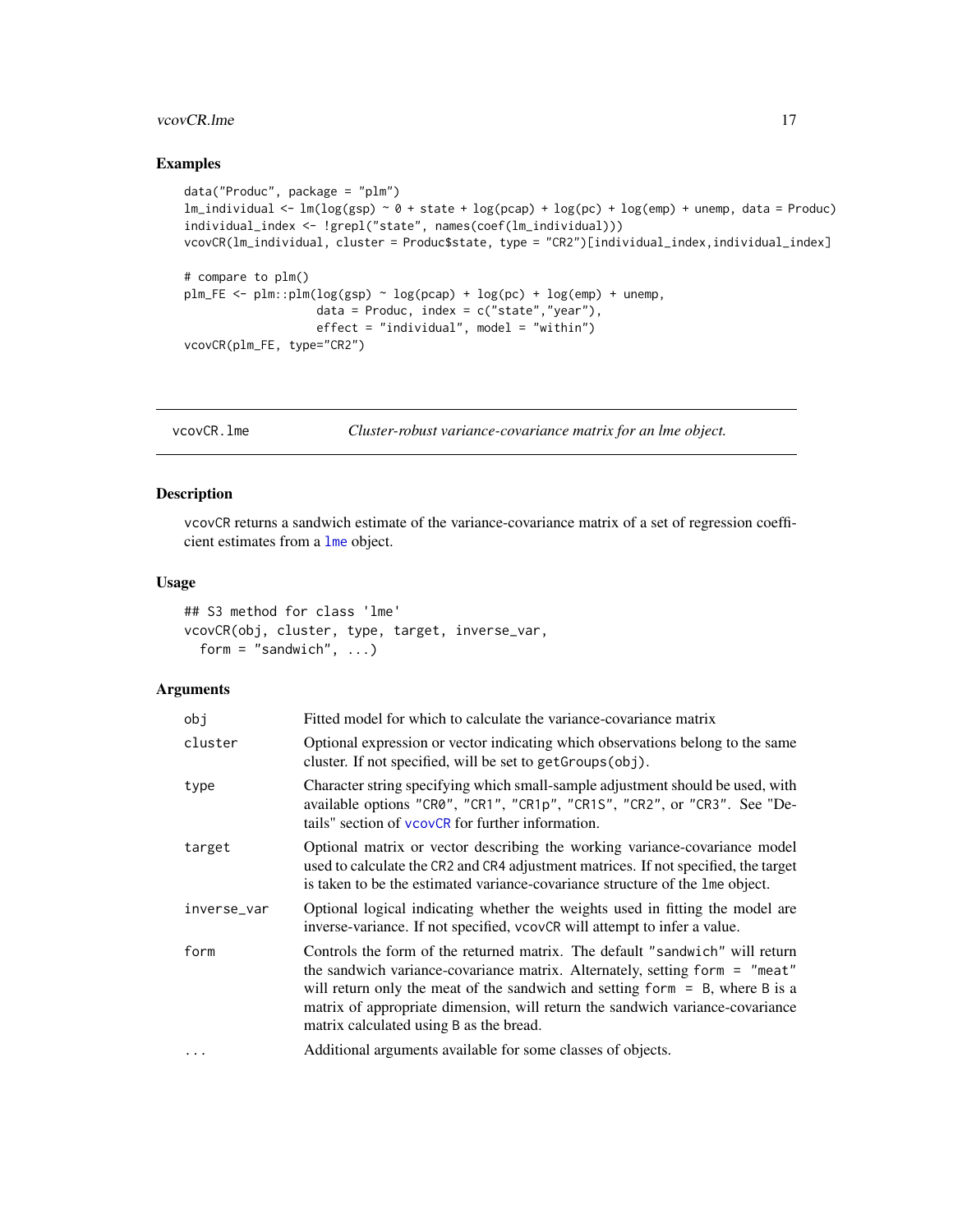An object of class c("vcovCR","clubSandwich"), which consists of a matrix of the estimated variance of and covariances between the regression coefficient estimates.

#### See Also

[vcovCR](#page-9-1)

# Examples

```
library(nlme)
rat_weight <- lme(weight ~ Time * Diet, data=BodyWeight, ~ Time | Rat)
vcovCR(rat_weight, type = "CR2")
data(egsingle, package = "mlmRev")
math_model <- lme(math ~ year * size + female + black + hispanic,
                  random = list(\sim year | schoolid, \sim 1 | childid),
                  data = egsingle)
vcovCR(math_model, type = "CR2")
```
vcovCR.mlm *Cluster-robust variance-covariance matrix for an mlm object.*

#### Description

vcovCR returns a sandwich estimate of the variance-covariance matrix of a set of regression coefficient estimates from an mlm object.

# Usage

```
## S3 method for class 'mlm'
vcovCR(obj, cluster, type, target, inverse_var,
  form = "sandwich", \ldots)
```
# Arguments

| obj     | Fitted model for which to calculate the variance-covariance matrix                                                                                                                                               |
|---------|------------------------------------------------------------------------------------------------------------------------------------------------------------------------------------------------------------------|
| cluster | Optional expression or vector indicating which observations belong to the same<br>cluster. If not specified, each row of the data will be treated as a separate cluster.                                         |
| type    | Character string specifying which small-sample adjustment should be used, with<br>available options "CR0", "CR1", "CR1p", "CR1S", "CR2", or "CR3". See "De-<br>tails" section of vcovCR for further information. |
| target  | Optional matrix or vector describing the working variance-covariance model<br>used to calculate the CR2 and CR4 adjustment matrices. If not specified, the<br>target is taken to be an identity matrix.          |

<span id="page-17-0"></span>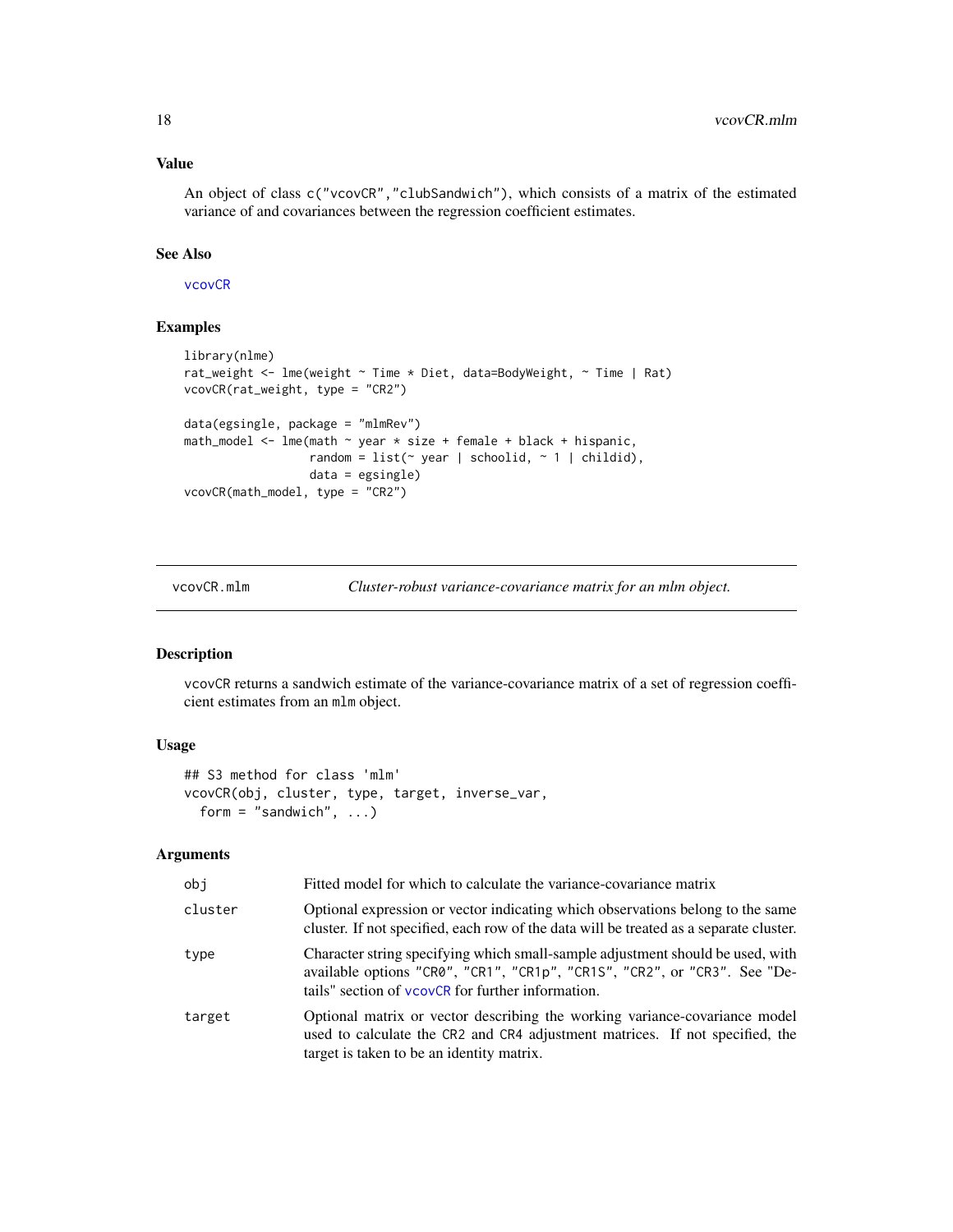<span id="page-18-0"></span>

| inverse_var | Optional logical indicating whether the weights used in fitting the model are<br>inverse-variance. If not specified, vcovCR will attempt to infer a value.                                                                                                                                                                                                                |
|-------------|---------------------------------------------------------------------------------------------------------------------------------------------------------------------------------------------------------------------------------------------------------------------------------------------------------------------------------------------------------------------------|
| form        | Controls the form of the returned matrix. The default "sandwich" will return<br>the sandwich variance-covariance matrix. Alternately, setting form = "meat"<br>will return only the meat of the sandwich and setting form $=$ B, where B is a<br>matrix of appropriate dimension, will return the sandwich variance-covariance<br>matrix calculated using B as the bread. |
| $\cdots$    | Additional arguments available for some classes of objects.                                                                                                                                                                                                                                                                                                               |

An object of class c("vcovCR","clubSandwich"), which consists of a matrix of the estimated variance of and covariances between the regression coefficient estimates.

#### See Also

[vcovCR](#page-9-1)

#### Examples

```
iris_fit <- lm(cbind(Sepal.Length, Sepal.Width) ~ Species +
               Petal.Length + Petal.Width, data = iris)
Vcluster <- vcovCR(iris_fit, type = "CR2")
```
<span id="page-18-1"></span>

| vcovCR.plm | Cluster-robust variance-covariance matrix for a plm object. |  |
|------------|-------------------------------------------------------------|--|
|            |                                                             |  |

#### Description

vcovCR returns a sandwich estimate of the variance-covariance matrix of a set of regression coefficient estimates from a [plm](#page-0-0) object.

#### Usage

```
## S3 method for class 'plm'
vcovCR(obj, cluster, type, target, inverse_var,
  form = "sandwich", ignore_FE = FALSE, ...)
```
#### Arguments

obj Fitted model for which to calculate the variance-covariance matrix

cluster Optional character string, expression, or vector indicating which observations belong to the same cluster. For fixed-effect models that include individual effects or time effects (but not both), the cluster will be taken equal to the included fixed effects if not otherwise specified. Clustering on individuals can also be obtained by taking cluster = "individual" and clustering on time periods can be obtained with cluster = "time". For random-effects models, the cluster will be taken equal to the included random effect identifier if not otherwise specified.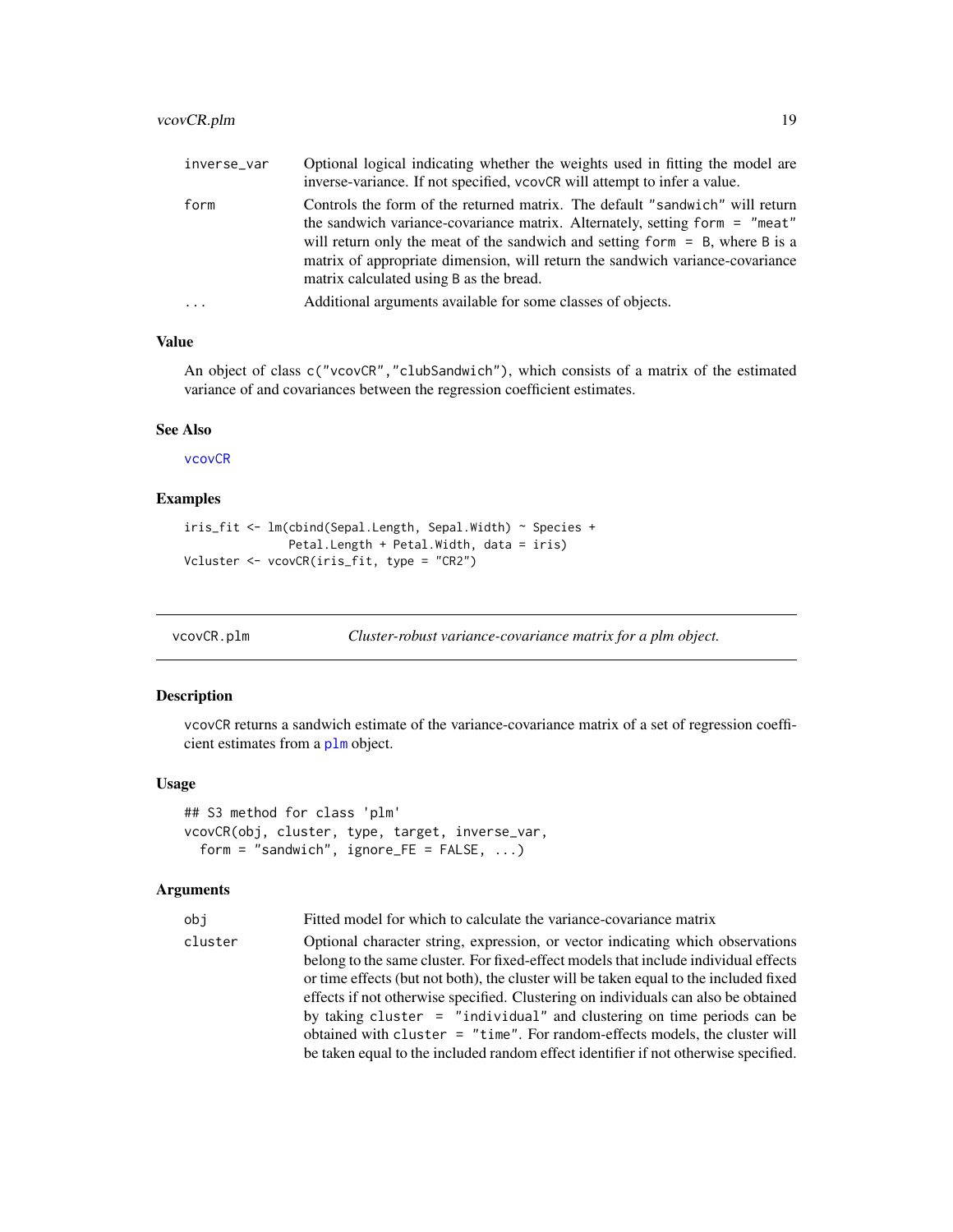| type        | Character string specifying which small-sample adjustment should be used, with<br>available options "CR0", "CR1", "CR1p", "CR1S", "CR2", or "CR3". See "De-<br>tails" section of vcovCR for further information.                                                                                                                                                          |
|-------------|---------------------------------------------------------------------------------------------------------------------------------------------------------------------------------------------------------------------------------------------------------------------------------------------------------------------------------------------------------------------------|
| target      | Optional matrix or vector describing the working variance-covariance model<br>used to calculate the CR2 and CR4 adjustment matrices. By default, the target is<br>taken to be an identity matrix for fixed effect models or the estimated compound-<br>symmetric covariance matrix for random effects models.                                                             |
| inverse_var | Optional logical indicating whether the weights used in fitting the model are<br>inverse-variance. If not specified, vcovCR will attempt to infer a value.                                                                                                                                                                                                                |
| form        | Controls the form of the returned matrix. The default "sandwich" will return<br>the sandwich variance-covariance matrix. Alternately, setting form = "meat"<br>will return only the meat of the sandwich and setting form $=$ B, where B is a<br>matrix of appropriate dimension, will return the sandwich variance-covariance<br>matrix calculated using B as the bread. |
| ignore_FE   | Optional logical controlling whether fixed effects are ignored when calculating<br>small-sample adjustments in models where fixed effects are estimated through<br>absorption.                                                                                                                                                                                            |
| $\cdots$    | Additional arguments available for some classes of objects.                                                                                                                                                                                                                                                                                                               |
|             |                                                                                                                                                                                                                                                                                                                                                                           |

An object of class c("vcovCR","clubSandwich"), which consists of a matrix of the estimated variance of and covariances between the regression coefficient estimates.

#### See Also

[vcovCR](#page-9-1)

# Examples

```
library(plm)
# fixed effects
data("Produc", package = "plm")
plm_FE \leq plm(log(gsp) \sim log(pcap) + log(pc) + log(emp) + unemp,data = Produc, index = c("state", "year"),effect = "individual", model = "within")vcovCR(plm_FE, type="CR2")
# random effects
plm_RE <- update(plm_FE, model = "random")
vcovCR(plm_RE, type = "CR2")
# first differencing
data(Fatalities, package = "AER")
Fatalities <- within(Fatalities, {
  frate <- 10000 * fatal / pop
  drinkagec <- cut(drinkage, breaks = 18:22, include.lowest = TRUE, right = FALSE)
  drinkagec <- relevel(drinkagec, ref = 4)
```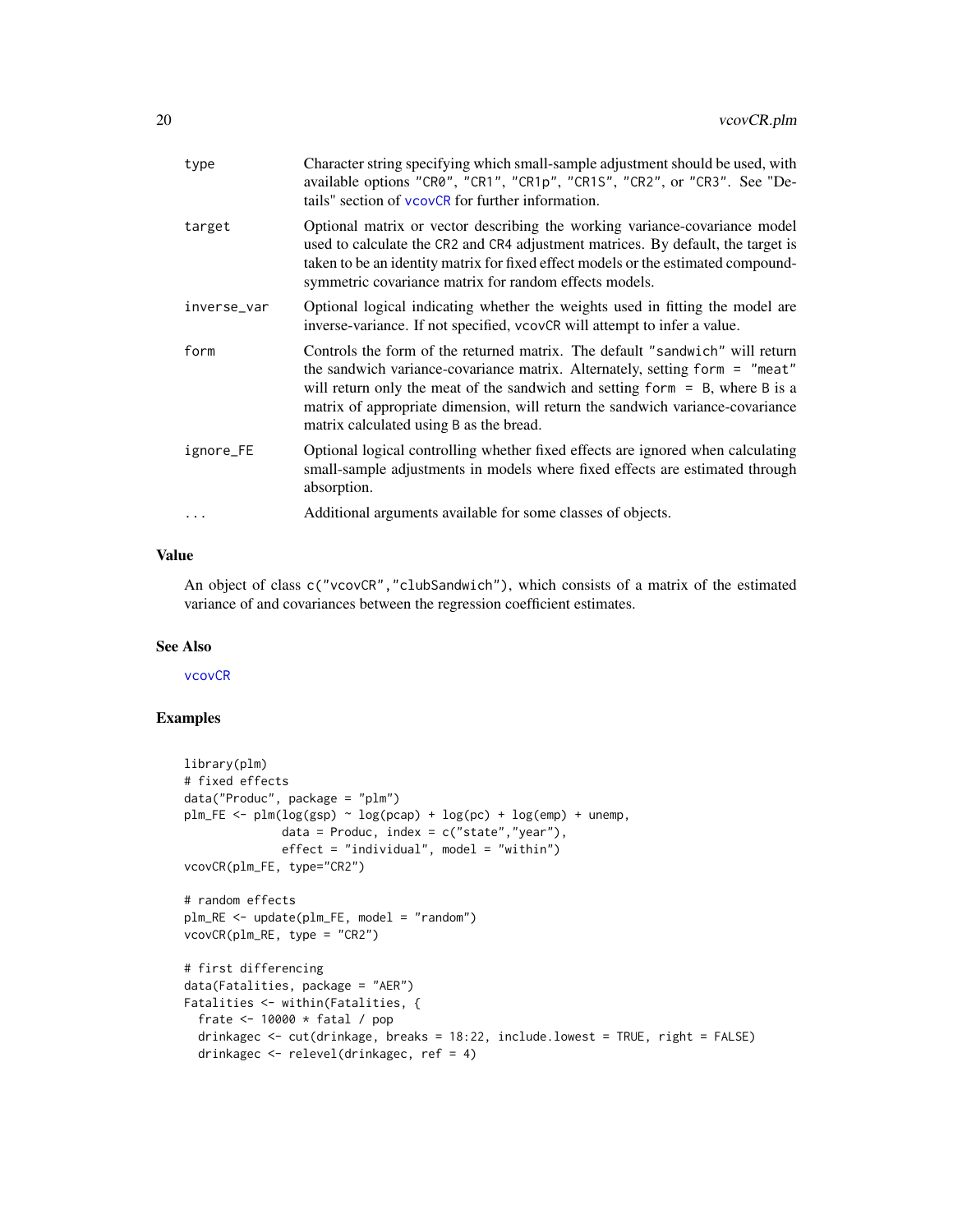```
})
plm_FD <- plm(frate ~ beertax + drinkagec + miles + unemp + log(income),
             data = Fatalities, index = c("state", "year"),model = "fd")vcovHC(plm_FD, method="arellano", type = "sss", cluster = "group")
vcovCR(plm_FD, type = "CR1S")
vcovCR(plm_FD, type = "CR2")
```
<span id="page-20-1"></span>vcovCR.rma.mv *Cluster-robust variance-covariance matrix for a robu object.*

# Description

vcovCR returns a sandwich estimate of the variance-covariance matrix of a set of regression coefficient estimates from a [rma.mv](#page-0-0) object.

# Usage

```
## S3 method for class 'rma.mv'
vcovCR(obj, cluster, type, target, inverse_var,
  form = "sandwich", \ldots)
```
# Arguments

| obj         | Fitted model for which to calculate the variance-covariance matrix                                                                                                                                                                                                                                                                                                        |
|-------------|---------------------------------------------------------------------------------------------------------------------------------------------------------------------------------------------------------------------------------------------------------------------------------------------------------------------------------------------------------------------------|
| cluster     | Optional expression or vector indicating which observations belong to the same<br>cluster. If not specified, will be set to the factor in the random-effects structure<br>with the fewest distinct levels. Caveat emptor: the function does not check that<br>the random effects are nested.                                                                              |
| type        | Character string specifying which small-sample adjustment should be used, with<br>available options "CR0", "CR1", "CR1p", "CR1S", "CR2", or "CR3". See "De-<br>tails" section of vcovCR for further information.                                                                                                                                                          |
| target      | Optional matrix or vector describing the working variance-covariance model<br>used to calculate the CR2 and CR4 adjustment matrices. If not specified, the<br>target is taken to be the estimated variance-covariance structure of the rma.mv<br>object.                                                                                                                  |
| inverse_var | Optional logical indicating whether the weights used in fitting the model are<br>inverse-variance. If not specified, vcovCR will attempt to infer a value.                                                                                                                                                                                                                |
| form        | Controls the form of the returned matrix. The default "sandwich" will return<br>the sandwich variance-covariance matrix. Alternately, setting form = "meat"<br>will return only the meat of the sandwich and setting form $=$ B, where B is a<br>matrix of appropriate dimension, will return the sandwich variance-covariance<br>matrix calculated using B as the bread. |
| $\ddots$ .  | Additional arguments available for some classes of objects.                                                                                                                                                                                                                                                                                                               |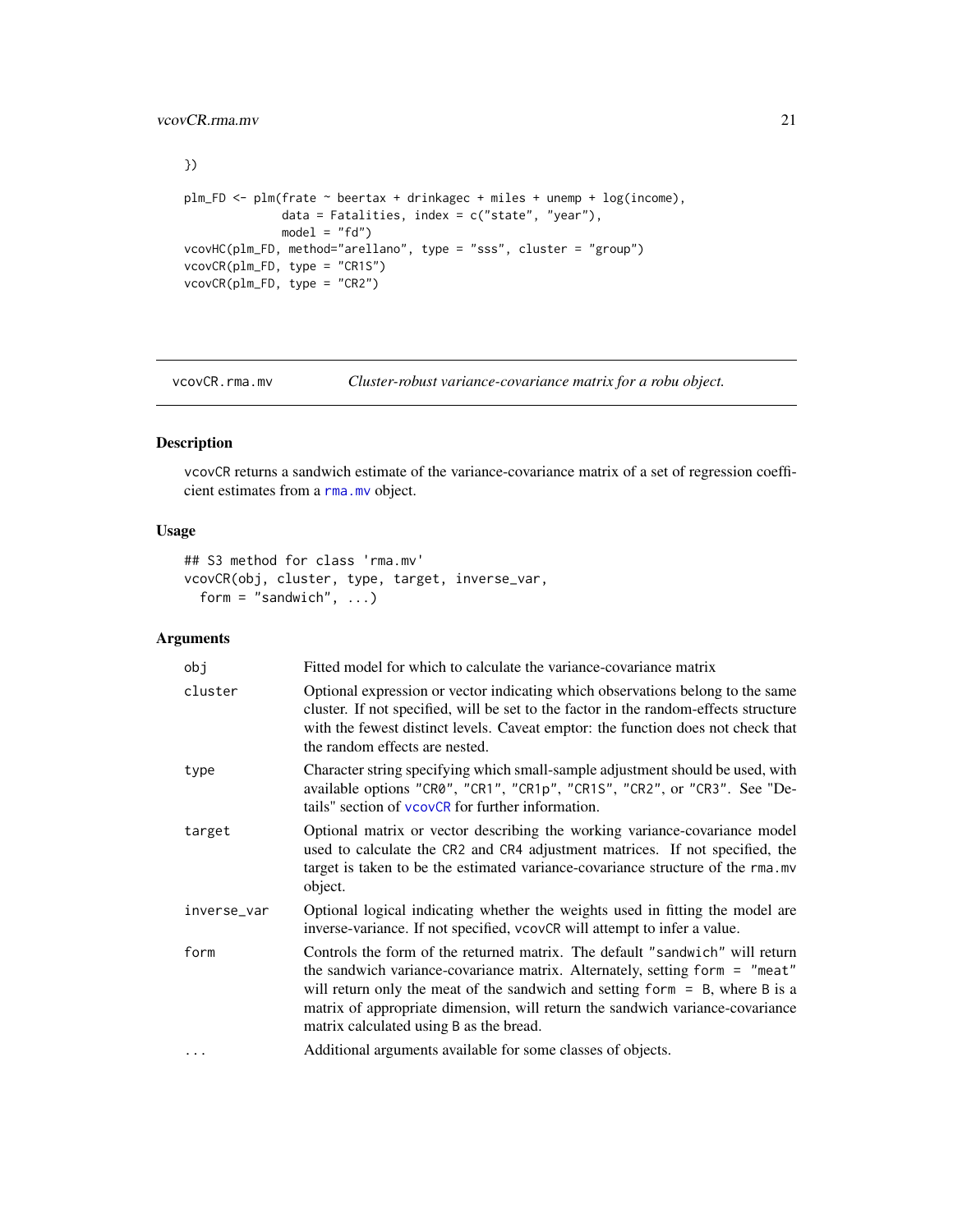<span id="page-21-0"></span>An object of class c("vcovCR","clubSandwich"), which consists of a matrix of the estimated variance of and covariances between the regression coefficient estimates.

#### See Also

[vcovCR](#page-9-1)

# Examples

```
library(metafor)
data(hierdat, package = "robumeta")
mfor_fit <- rma.mv(effectsize ~ binge + followup + sreport + age,
                 V = var, random = list(~ 1 | esid, ~ 1 | studyid),
                 data = hierdat)
mfor_fit
mfor_CR2 <- vcovCR(mfor_fit, type = "CR2")
mfor_CR2
coef_test(mfor_fit, vcov = mfor_CR2, test = c("Satterthwaite", "saddlepoint"))
Wald_test(mfor_fit, constraints = c(2,4), vcov = mfor_CR2)
Wald_test(mfor_fit, constraints = 2:5, vcov = mfor_CR2)
```
<span id="page-21-1"></span>vcovCR.rma.uni *Cluster-robust variance-covariance matrix for a rma.uni object.*

#### Description

vcovCR returns a sandwich estimate of the variance-covariance matrix of a set of regression coefficient estimates from a [rma.uni](#page-0-0) object.

#### Usage

```
## S3 method for class 'rma.uni'
vcovCR(obj, cluster, type, target, inverse_var,
  form = "sandwich", \ldots)
```
#### Arguments

| obi     | Fitted model for which to calculate the variance-covariance matrix                                                                                                                                               |
|---------|------------------------------------------------------------------------------------------------------------------------------------------------------------------------------------------------------------------|
| cluster | Expression or vector indicating which observations belong to the same cluster.<br>Required for rma. uni objects.                                                                                                 |
| type    | Character string specifying which small-sample adjustment should be used, with<br>available options "CR0", "CR1", "CR1p", "CR1S", "CR2", or "CR3". See "De-<br>tails" section of vcovCR for further information. |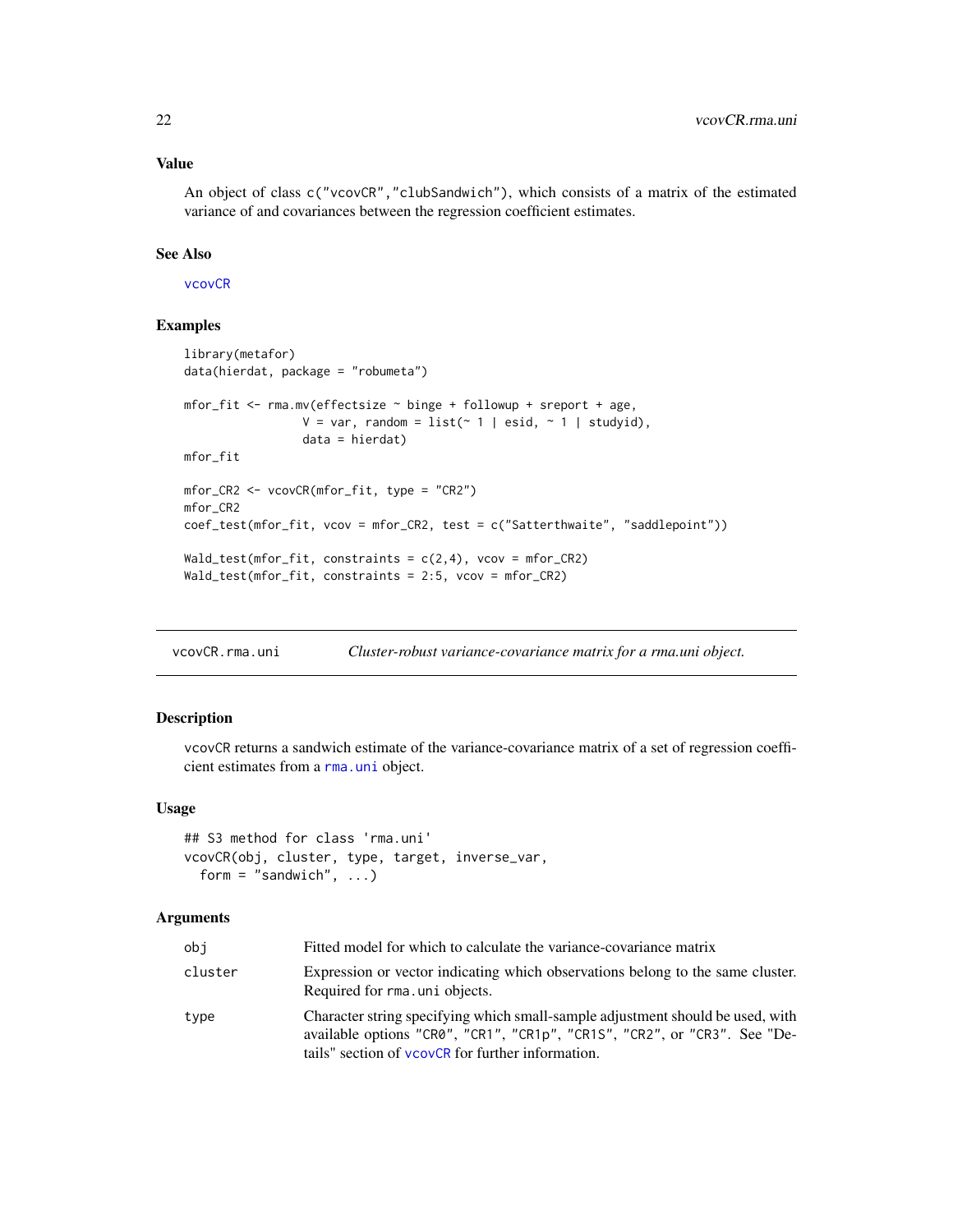#### <span id="page-22-0"></span>vcovCR.robu 23

| target      | Optional matrix or vector describing the working variance-covariance model<br>used to calculate the CR2 and CR4 adjustment matrices. If not specified, the target<br>is taken to be diagonal with entries equal to the estimated marginal variance of<br>the effect sizes.                                                                                                                                                               |
|-------------|------------------------------------------------------------------------------------------------------------------------------------------------------------------------------------------------------------------------------------------------------------------------------------------------------------------------------------------------------------------------------------------------------------------------------------------|
| inverse_var | Optional logical indicating whether the weights used in fitting the model are<br>inverse-variance. If not specified, vcovCR will attempt to infer a value.                                                                                                                                                                                                                                                                               |
| form        | Controls the form of the returned matrix. The default "sandwich" will return<br>the sandwich variance-covariance matrix. Alternately, setting form = "meat"<br>will return only the meat of the sandwich and setting form $=$ B, where B is a<br>matrix of appropriate dimension, will return the sandwich variance-covariance<br>matrix calculated using B as the bread.<br>Additional arguments available for some classes of objects. |
|             |                                                                                                                                                                                                                                                                                                                                                                                                                                          |

# Value

An object of class c("vcovCR","clubSandwich"), which consists of a matrix of the estimated variance of and covariances between the regression coefficient estimates.

#### See Also

[vcovCR](#page-9-1)

# Examples

```
library(metafor)
data(corrdat, package = "robumeta")
mfor_fit <- rma.uni(effectsize ~ males + college + binge,
                    vi = var, data = corrdat, method = "FE")
mfor_fit
mfor_CR2 <- vcovCR(mfor_fit, type = "CR2", cluster = corrdat$studyid)
mfor_CR2
coef_test(mfor_fit, vcov = mfor_CR2, test = c("Satterthwaite", "saddlepoint"))
Wald_test(mfor_fit, constraints = 2:4, vcov = mfor_CR2)
```
<span id="page-22-1"></span>vcovCR.robu *Cluster-robust variance-covariance matrix for a robu object.*

# Description

vcovCR returns a sandwich estimate of the variance-covariance matrix of a set of regression coefficient estimates from a [robu](#page-0-0) object.

#### Usage

```
## S3 method for class 'robu'
vcovCR(obj, cluster, type, target, inverse_var,
  form = "sandwich", \ldots)
```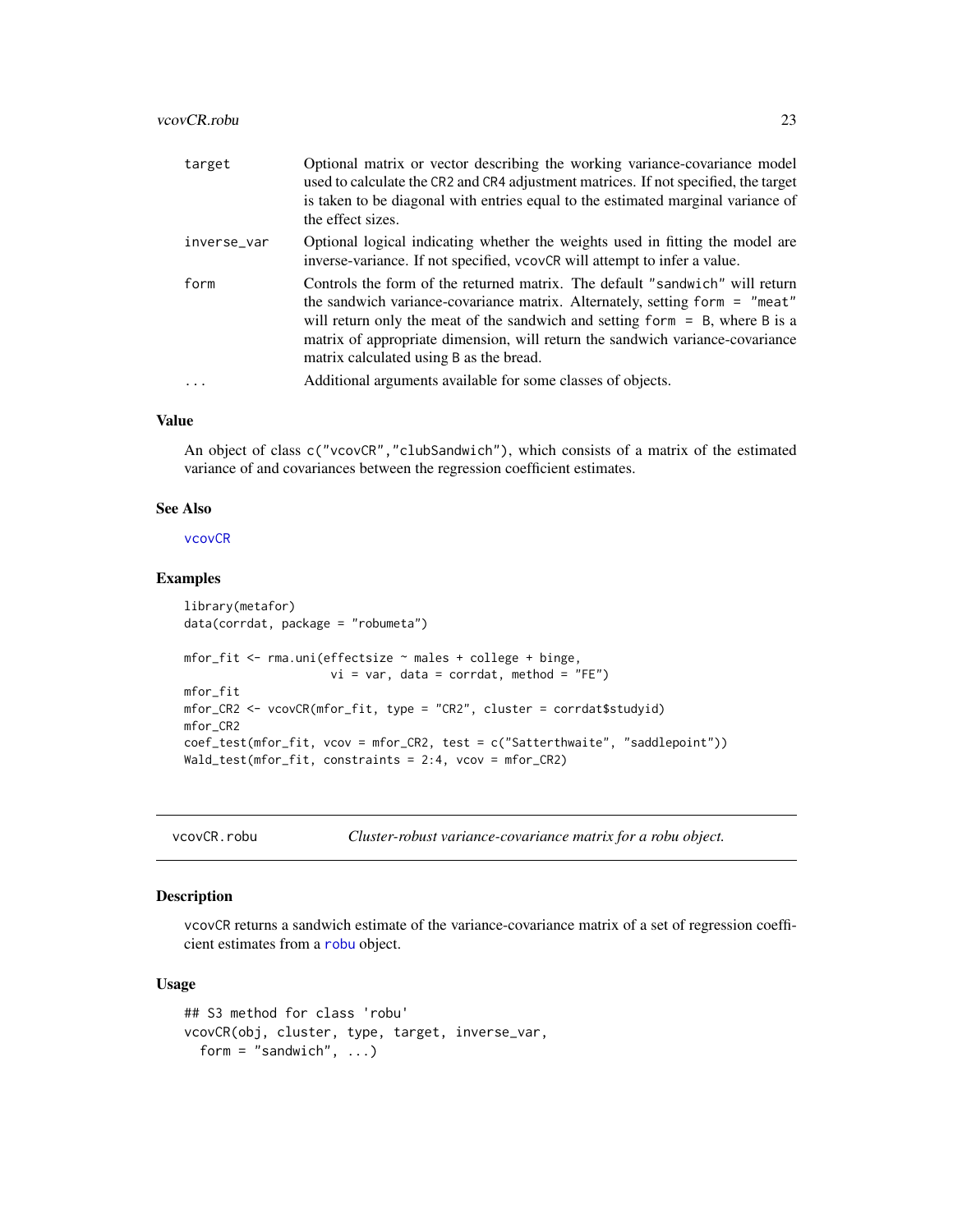# <span id="page-23-0"></span>Arguments

| obj         | Fitted model for which to calculate the variance-covariance matrix                                                                                                                                                                                                                                                                                                        |
|-------------|---------------------------------------------------------------------------------------------------------------------------------------------------------------------------------------------------------------------------------------------------------------------------------------------------------------------------------------------------------------------------|
| cluster     | Optional expression or vector indicating which observations belong to the same<br>cluster. If not specified, will be set to the studynum used in fitting the robu<br>object.                                                                                                                                                                                              |
| type        | Character string specifying which small-sample adjustment should be used, with<br>available options "CR0", "CR1", "CR1p", "CR1S", "CR2", or "CR3". See "De-<br>tails" section of vcovCR for further information.                                                                                                                                                          |
| target      | Optional matrix or vector describing the working variance-covariance model<br>used to calculate the CR2 and CR4 adjustment matrices. If not specified, the<br>target is taken to be the inverse of the estimated weights used in fitting the robu<br>object.                                                                                                              |
| inverse_var | Optional logical indicating whether the weights used in fitting the model are<br>inverse-variance. If not specified, vcovCR will attempt to infer a value.                                                                                                                                                                                                                |
| form        | Controls the form of the returned matrix. The default "sandwich" will return<br>the sandwich variance-covariance matrix. Alternately, setting form = "meat"<br>will return only the meat of the sandwich and setting form $=$ B, where B is a<br>matrix of appropriate dimension, will return the sandwich variance-covariance<br>matrix calculated using B as the bread. |
| $\cdots$    | Additional arguments available for some classes of objects.                                                                                                                                                                                                                                                                                                               |

#### Value

An object of class c("vcovCR","clubSandwich"), which consists of a matrix of the estimated variance of and covariances between the regression coefficient estimates.

# See Also

[vcovCR](#page-9-1)

# Examples

```
library(robumeta)
data(hierdat)
robu_fit <- robu(effectsize ~ binge + followup + sreport + age,
                 data = hierdat, studynum = studyid,
                 var.eff.size = var, modelweights = "HIER")
robu_fit
robu_CR2 <- vcovCR(robu_fit, type = "CR2")
robu_CR2
coef_test(robu_fit, vcov = robu_CR2, test = c("Satterthwaite", "saddlepoint"))
Wald_test(robu_fit, constraints = c(2,4), vcov = robu_CR2)
Wald_test(robu_fit, constraints = 2:5, vcov = robu_CR2)
```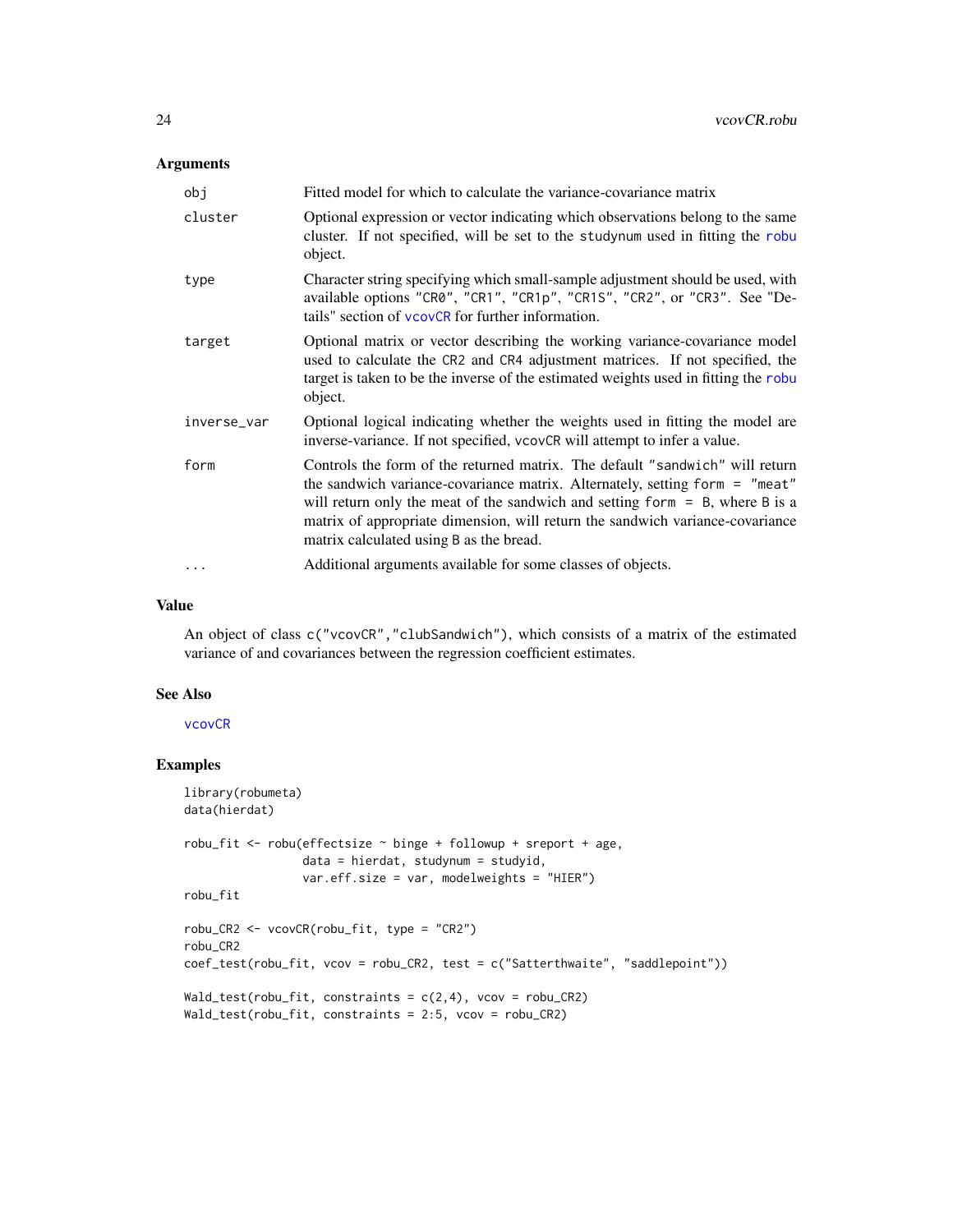<span id="page-24-0"></span>

# Description

Wald\_test reports Wald-type tests of linear contrasts from a fitted linear regression model, using a sandwich estimator for the variance-covariance matrix and a small sample correction for the pvalue. Several different small-sample corrections are available.

# Usage

```
Wald_test(obj, constraints, vcov, test = "HTZ", ...)
```
# Arguments

| obj         | Fitted model for which to calculate Wald tests.                                                                                                                                                     |
|-------------|-----------------------------------------------------------------------------------------------------------------------------------------------------------------------------------------------------|
| constraints | List of one or more constraints to test. See details below.                                                                                                                                         |
| <b>VCOV</b> | Variance covariance matrix estimated using vcovCR or a character string speci-<br>fying which small-sample adjustment should be used to calculate the variance-<br>covariance.                      |
| test        | Character vector specifying which small-sample correction(s) to calculate. The<br>following corrections are available: "chi-sq", "Naive-F", "HTA", "HTB", "HTZ",<br>"EDF", "EDT". Default is "HTZ". |
| $\ddots$    | Further arguments passed to vcovCR, which are only needed if vcov is a charac-<br>ter string.                                                                                                       |

# Details

Constraints can be specified as character vectors, integer vectors, logical vectors, or matrices.

# Value

A list of test results.

# See Also

[vcovCR](#page-9-1)